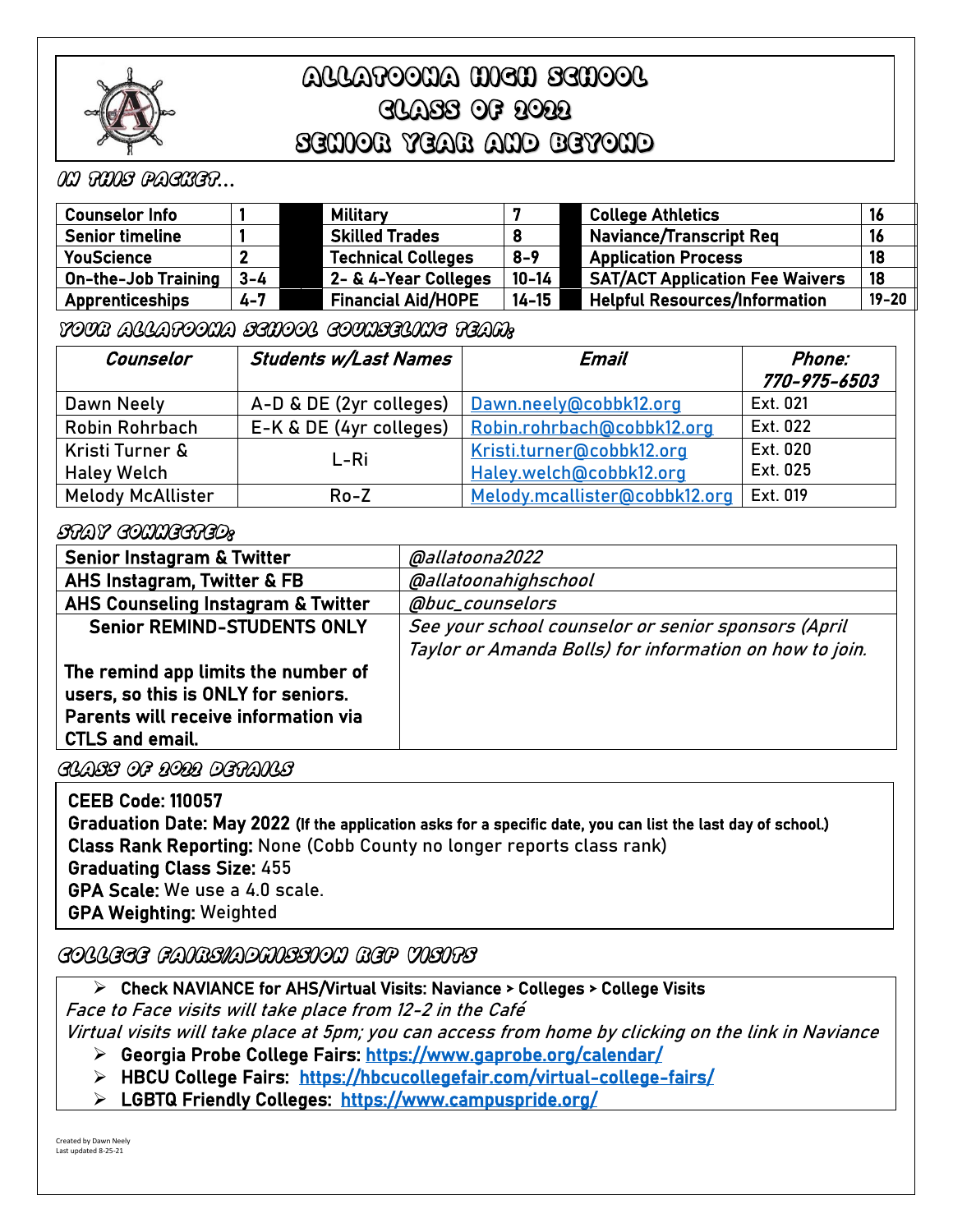|                        | GRADUATION REQUIREMENTS                                                                                            |
|------------------------|--------------------------------------------------------------------------------------------------------------------|
| Requirement            | <b>Classes that fulfill the requirement</b>                                                                        |
| 4 English              | 9 <sup>th</sup> Lit, World Lit, American Lit, Brit Lit (all students MUST take 9 <sup>th</sup> and Am; the other 2 |
|                        | can be any GADOE approved English)                                                                                 |
| 4 math                 | All student must take Algebra 1, Geometry, Algebra 2. The following can be used to fulfill                         |
|                        | the 4 <sup>th</sup> math requirement: Foundations of Algebra (only those that are not applying to a                |
|                        | 4-year school), AMDM, Pre-Calculus, AP Stats, AP Calc AB/BC                                                        |
|                        | Some students with disabilities may NOT be required to complete all 4 math requirements per their IEP.             |
| 4 science              | All students must take 1-Biology, 2-Chemistry, Environmental Science or Earth Systems                              |
|                        | and 3-Physics or Physical Science. The 4 <sup>th</sup> science can be Zoology, Forensic Science, an                |
|                        | AP, dual enrollment or other GADOE approved science.                                                               |
| 3 social studies       | All students must take World History, US History, Economics & Government                                           |
| <b>Health/Personal</b> | All students must take Health and Personal Fitness or 3 semesters of ROTC to fulfill this                          |
| <b>Fitness or 3</b>    | requirement.                                                                                                       |
| <b>ROTC</b>            |                                                                                                                    |
| 3 CTAE, Fine           | Students must take 3 classes that are classified as a Career Tech (CTAE), Fine Art                                 |
| <b>Arts or World</b>   | and/or World Language. They can be 3 in the same area or a combination of any 3;                                   |
| Language               | however, those applying to a 4-year college MUST take 2 years of the same World                                    |
|                        | Language to meet admissions criteria.                                                                              |
| 4 General              | Any 4 classes we have not counted in other areas: additional CTAE, Fine Arts, World                                |
| <b>Electives</b>       | Language, Academic Electives or PE courses.                                                                        |

# What do you want to do after high school?

# Unsure? Have some ideas, but still aren't sold on them?

Step 1: Take an Interest Inventory such as YouScience or one found in Naviance.

Step 2: Once you have your results, make a list of careers you want to research.

Step 3: Determine the occupational outlook for the career(s).

Step 4: Look for schools/programs that offer the major or training for that career.

# uouscience

If you haven't already done so, take some time to complete the YOUSCIENCE PROFILER to discover your aptitude and career options.

- $\triangleright$  You will complete "brain games" to identify your aptitudes (natural abilities) and an interest profiler.
- $\triangleright$  The program will pull careers that match your natural strengths and abilities and your interests. "Explore aptitudes, review personalized career matches, and develop affirming language to better highlight your assets in interviews, resumes, etc." It is much more in depth than any other profile we have had you complete in the past.

How to access your activation code in Naviance and create an account:

- 1. Login to Naviance by going to [www.cobbk12.org/allatoona](http://www.cobbk12.org/allatoona) > FIND IT FAST (top right) > NAVIANCE (Don't Google it, you need to go through Clever or you won't be able to access your account correctly.)
- 2. Locate your Activation Code in Naviance. Login to Naviance> About Me > My Account > Personal > Nickname section (top line)
- 3. Using the activation code, go to [https://login.youscience.com/sign\\_up](https://login.youscience.com/sign_up) to create an account using your email and a password of your choice. (This will be the only time you need your activation code. From this point forward you will use your email/password that you created to login to your account.)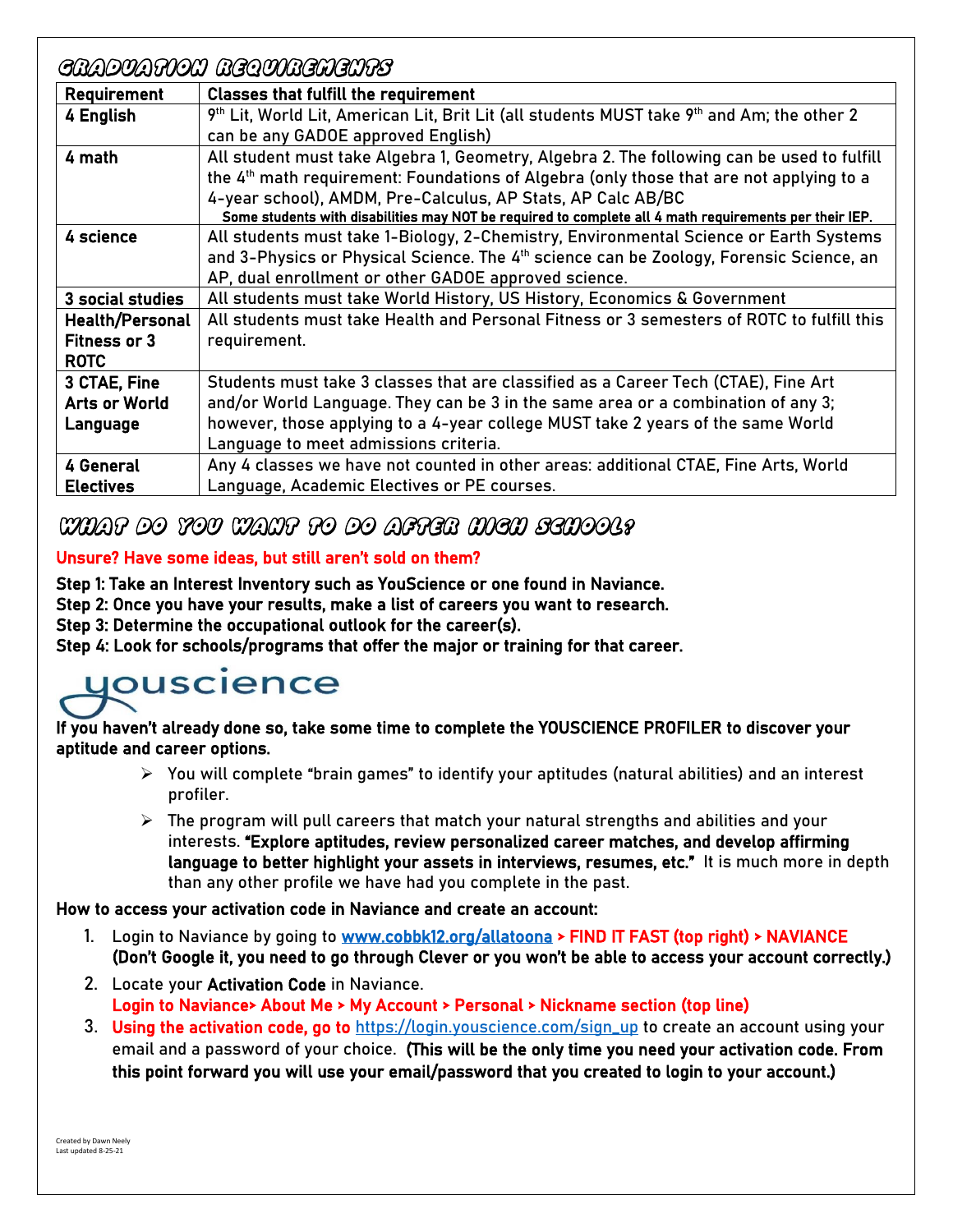What type of training do you need to achieve your career goals?

| <b>On-The-Job Training</b> | Structured hands on training by a peer or supervisor over a short<br>period of time. These types of careers don't typically require tests for<br>certification or licensure.                                                                              |
|----------------------------|-----------------------------------------------------------------------------------------------------------------------------------------------------------------------------------------------------------------------------------------------------------|
| Apprenticeship             | Typically takes 1-6 years to learn the job from someone who is<br>licensed in the field. Often requires formal licensure and may also<br>require formal classes to learn the skills and prepare for the exam.<br>Receive pay and benefits while training. |
| Military                   | Full-Time (Active Duty) or Part-Time (Reserves)<br>Air Force, Army, Army National Guard, Coast Guard, Marines, Navy                                                                                                                                       |
| <b>Specialty School</b>    | Offer training in a specific career area.<br>Note: They can be expensive. Financial Aid may be limited.                                                                                                                                                   |
| <b>Technical College</b>   | State technical colleges that allow you to earn certificates, diplomas,<br>or associate degrees in multiple career fields.                                                                                                                                |
| <b>Two-Year College</b>    | Earn an associate degree in multiple career fields.                                                                                                                                                                                                       |
| <b>Four-Year College</b>   | Earn a bachelor's degree in multiple career fields.                                                                                                                                                                                                       |

# On-the-Job Training examples

We are not endorsing a specific company or career. Many of these were chosen based on their location to Acworth/Kennesaw, GA or where former Allatoona graduates have pursued careers. This should be used as  $nida$ 

| <b>Career Cluster</b>                  | a yulue.<br><b>Potential Local Employers</b>                              |
|----------------------------------------|---------------------------------------------------------------------------|
|                                        |                                                                           |
| Agricultural, Food and                 | Cobb County Animal Services: https://www.cobbcounty.org/public-           |
| <b>Natural Resources</b>               | safety/animal-services/employment                                         |
|                                        | Pet Smart Groomer: https://careers.petsmart.com/career-path               |
|                                        | Northwest Exterminator Pest Control: https://nwexterminating.com/careers/ |
|                                        | Waste Management: https://careers.wm.com/frontlineoperations/us/en        |
| <b>Architecture &amp; Construction</b> | Site One Landscape Supply: https://careers.siteone.com/                   |
|                                        | Holder Construction: https://www.holderconstruction.com/careers           |
|                                        | Superior Plumbing: https://superiorplumbing.com/careers                   |
|                                        | Yancey Bros Co: https://www.yanceybros.com/careers/technical-careers/     |
|                                        | CW Matthews: https://cwmatthews.com/employment-opportunities              |
| Arts, A/V Technology &                 | Lifetouch Photography: https://jobs.jobvite.com/shutterfly                |
| Communications                         | Cady Studios: https://home.cady.com/careers/                              |
|                                        | Cox Media Group: https://cmg.jobs.net/                                    |
|                                        | AT&T: https://www.att.jobs/                                               |
| Business, Management &                 | FedEx: https://careers.fedex.com/fedex                                    |
| Administration                         | Chick-Fil-A: https://www.chick-fil-a.com/careers                          |
| <b>Education and Training</b>          | Primrose School: https://www.primroseschools.com/careers/search-jobs      |
|                                        | Goddard School: https://www.goddardschool.com/educators/careers\          |
|                                        | YMCA: https://www.ymca.net/career-opportunities/open-positions            |
| Energy                                 | Georgia Power: https://www.poweringcareers.com/                           |
| Finance                                | LGECCU: https://www.lgeccu.org/connect/careers/open-position.html         |
|                                        | Wells Fargo: https://www.wellsfargojobs.com/                              |
|                                        | PNC Bank: https://careers.pnc.com/global/en                               |
|                                        | H&R Block: https://www.hrblock.com/corporate/career-opportunities/        |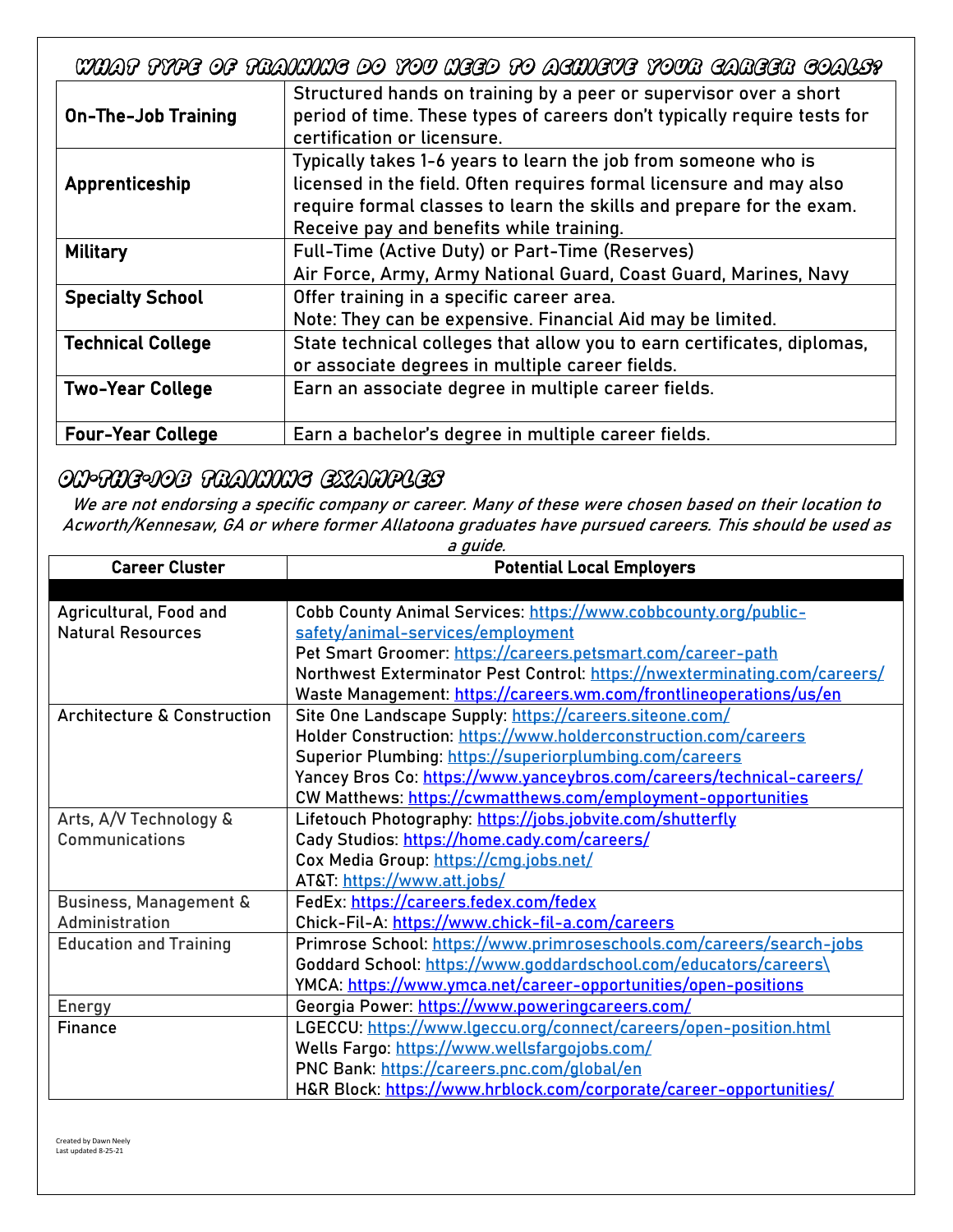| <b>Government &amp; Public</b>      | Hartsfield-Jackson Atlanta International Airport:                                     |
|-------------------------------------|---------------------------------------------------------------------------------------|
| Administration                      | https://www.atl.com/passenger-information/airlines-at-atl/                            |
|                                     | Cobb County School District: https://www.cobbk12.org/page/294/employment              |
|                                     | Cobb County Government: https://www.cobbcounty.org/human-resources                    |
| <b>Health Science</b>               |                                                                                       |
|                                     | Walgreens Pharmacy Technician: https://jobs.walgreens.com/pharmacy                    |
|                                     | CVS Pharmacy: https://cvshealth.com/                                                  |
|                                     | <b>Personal Care Aid-Nursing Homes</b>                                                |
| <b>Hospitality &amp; Tourism</b>    | Food Service, Tour Guides, Hotel Employees                                            |
|                                     | Hotel Guest Services: https://jobs.marriott.com/marriott/jobs?page=1                  |
|                                     | Delta Airlines: https://delta.avature.net/careers                                     |
|                                     | Southwest Airlines: https://careers.southwestair.com/                                 |
| <b>Human Services</b>               | Cobb Douglas CSB: https://www.cobbcsb.com/careers/                                    |
| <b>Information Technology</b>       | IBM: https://www.ibm.com/us-en/employment/newcollar/apprenticeships/                  |
| Law, Public Safety,                 | Cobb County 911: https://www.cobbcounty.org/public-safety/911                         |
| <b>Corrections, and Security</b>    | Cobb County Police: https://www.cobbcounty.org/public-                                |
|                                     | safety/police/employment/application-process                                          |
|                                     | Atlanta Police Department: https://joinatlantapd.org/                                 |
|                                     | Cobb County Fire: https://www.cobbcounty.org/public-                                  |
|                                     | safety/fire/employment/recruit-school                                                 |
|                                     | Marietta Fire: http://www.mariettaga.gov/1294/Fire-Recruit-School                     |
|                                     | Atlanta Fire: https://www.atlantafirerescue.com/divisions/recruitment                 |
|                                     | We have a point of contact for the Marietta and Atlanta Fire programs that can assist |
|                                     | you with the process. Please ask your counselor for info.                             |
| Manufacturing                       | Americo: https://americomfg.com/employment/                                           |
|                                     | Mohawk: https://careers.mohawkind.com/                                                |
| Marketing, Sales and                | Shottenkirk Automotive: https://www.shottenkirk.com/employment                        |
| <b>Service</b>                      | Carl Black: https://www.carlblack.com/careers/                                        |
| <b>Transportation, Distribution</b> | MARTA: https://itsmarta.com/how-to-apply.aspx                                         |
| and Logistics                       |                                                                                       |
|                                     |                                                                                       |

# Other Job Training programs:

Year Up[: https://www.yearup.org/locations/ga-atlanta](https://www.yearup.org/locations/ga-atlanta)  Job Corps[: https://www.jobcorps.gov/](https://www.jobcorps.gov/) 

Apprenticeship opportunities

| <b>Electrical</b><br>(Avg Salary \$67,000) | Specializes in electrical wiring<br>of buildings, transmission lines,<br>stationary machines, and related<br>equipment.                                                                      | Atlanta Electrical Contractors Assoc.<br>http://atlantaelectrical.org/<br><b>Electrical Training Center</b><br>https://6601etc.wordpress.com/about/<br><b>Independent Electrical Contractors</b><br>http://iecatlantaga.org/training/apprenticeship/ |
|--------------------------------------------|----------------------------------------------------------------------------------------------------------------------------------------------------------------------------------------------|------------------------------------------------------------------------------------------------------------------------------------------------------------------------------------------------------------------------------------------------------|
| Carpentry<br>(Avg Salary \$56,877)         | Primary work performed is the<br>cutting, shaping and installation<br>of building materials during the<br>construction of<br>buildings, ships, timber<br>bridges, concrete formwork,<br>etc. | <b>Atlanta Carpenters Union</b><br>http://www.atlantacarpenters.com/<br>Southeastern Carpenters Union<br>http://www.southeasterncarpenters.org/join-us/                                                                                              |
| Created by Dawn Neely                      |                                                                                                                                                                                              |                                                                                                                                                                                                                                                      |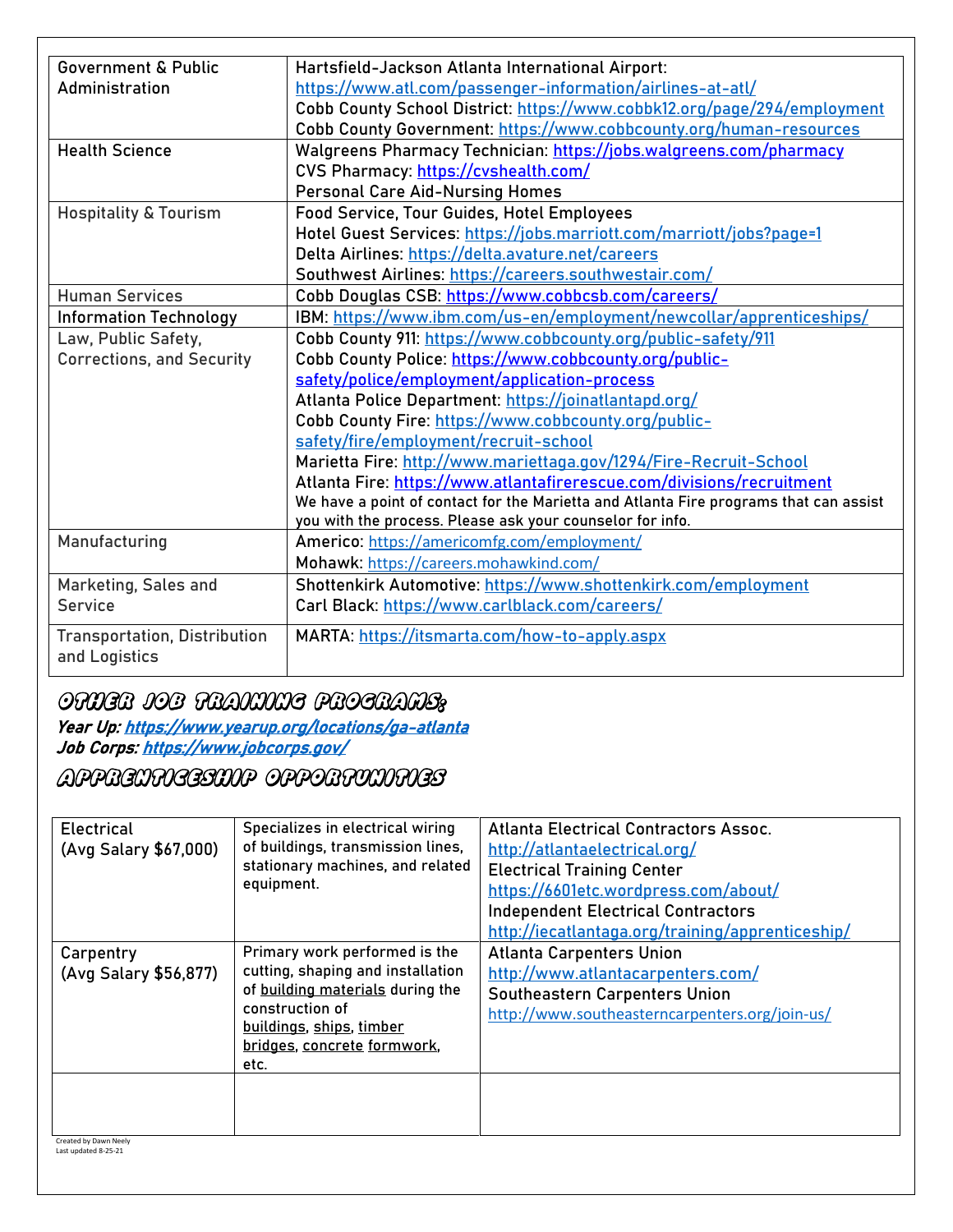| <b>Mechanical trades</b>    | Generally, a mechanical                                      | <b>Mechanical Trades Institute</b>                |
|-----------------------------|--------------------------------------------------------------|---------------------------------------------------|
| <b>HVAC/Pipefitter</b>      | contractor is in charge                                      | https://www.mti-jatt.org/                         |
| (Welding)/Plumber           | of heating or cooling systems,                               | Plumbing, Heating, Cooling Contractors Asso.      |
| (Avg Salaries               | refrigeration, piping, and                                   | https://www.phccga.org/                           |
| \$57,000-\$71,000)          | plumbing.                                                    | United Assoc. Of Plumbers, Pipefitters & HVACR    |
|                             |                                                              | Technicians: http://ua72.org/apprentices          |
| <b>Iron Worker</b>          | Ironworkers assemble the                                     | Iron Workers Union:                               |
| (Avg Salary \$60,000)       | structural framework in                                      | https://ironworkerslocal387.com/apprenticeship-2/ |
|                             | accordance with engineered                                   |                                                   |
|                             | drawings and install the metal                               |                                                   |
|                             | support pieces for new                                       |                                                   |
|                             | buildings.                                                   |                                                   |
| <b>Construction Laborer</b> | They may prepare sites by                                    | Laborers Union:                                   |
| (Avg Salary \$38,000)       | cleaning them, loading or<br>unloading materials and         | https://local515.org/application.html             |
|                             | removing hazards.                                            |                                                   |
| Construction                | Finishing work is the concluding                             | <b>Finishing trades institute</b>                 |
| <b>Finishing Trades</b>     | stage of construction; in many                               | http://iupatdc77.org/                             |
| (Avg Salary \$41,000-       | cases, the overall quality of a                              |                                                   |
| \$47,000                    | building or structure being put                              |                                                   |
|                             | into service depends on the                                  |                                                   |
|                             | quality of its execution. The main                           |                                                   |
|                             | types of finishing work include                              |                                                   |
|                             | facing, plastering, flooring,<br>painting, wallpapering, and |                                                   |
|                             | glazing.                                                     |                                                   |
| <b>Utility Contractors</b>  | As a utility contractor, we install                          | <b>Georgia Utility Contractors</b>                |
| (Avg Salary \$52,000)       | and maintain either new or                                   | https://www.guca.com/                             |
|                             | existing water and sewer                                     |                                                   |
|                             | systems                                                      |                                                   |
| <b>Masonry</b>              | A mason uses bricks, concrete                                | <b>Masonry Association of Georgia</b>             |
| (Avg Salary \$57,000)       | blocks, or natural stones to                                 | https://www.masonrypros.org/apprenticeship-1/     |
|                             | build structures that include<br>walls, walkways, fences,    |                                                   |
|                             | and chimneys.                                                |                                                   |
| <b>Operating Engineers</b>  | These are the people who                                     | <b>Operating Engineers Union</b>                  |
| Avg Salary \$60,000-        | operate Heavy Equipment                                      | https://iuoe926.org/                              |
| \$66,000                    | generally found on construction                              |                                                   |
|                             | sites. Heavy Equipment consists                              |                                                   |
|                             | of Cranes, Draglines,                                        |                                                   |
|                             | Clamshells, Hoists, Pile Drivers,                            |                                                   |
|                             | Graders, Dozers, Loaders,                                    |                                                   |
|                             | Backhoes, Excavators,<br>Earthmovers, Tractors,              |                                                   |
|                             | Scrapers, Rollers, Asphalt and                               |                                                   |
|                             | Concrete and Pavers to name a                                |                                                   |
|                             | few pieces of equipment as                                   |                                                   |
|                             | examples.                                                    |                                                   |
| <b>Roofers</b>              | A roofer is a professional who                               | <b>Roofers Union</b>                              |
| (Avg Salary \$42,000)       | specializes in roof construction.                            | https://www.unionroofers.com/Training-and-        |
|                             | Roofers monitor the entire                                   | <b>Education/Apprenticeship.aspx</b>              |
|                             | process of roofing in residential<br>as well as commercial   |                                                   |
|                             | construction.                                                |                                                   |
|                             |                                                              |                                                   |
|                             |                                                              |                                                   |
|                             |                                                              |                                                   |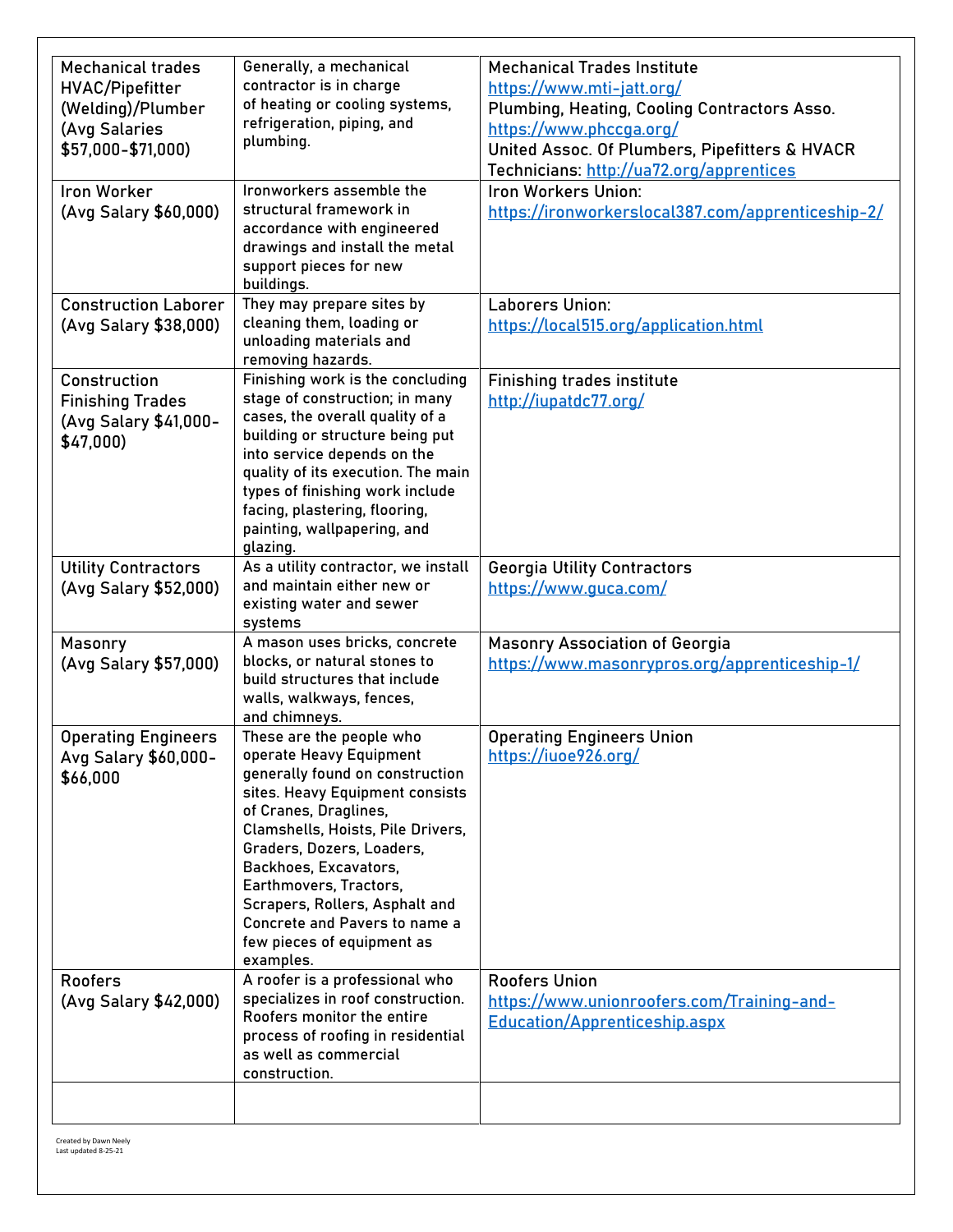| <b>Sprinkler Fitter</b>  | The principle function of a                                | <b>Sprinkler Fitters Union</b>                                                             |  |
|--------------------------|------------------------------------------------------------|--------------------------------------------------------------------------------------------|--|
| (Avg Salary \$55,000)    | Sprinkler Fitter is the                                    | http://sprinklerfitters669.org/jatc.aspx                                                   |  |
|                          | installation of Fire Protection                            |                                                                                            |  |
|                          | systems. This includes                                     |                                                                                            |  |
|                          | underground supply piping,                                 |                                                                                            |  |
|                          | which is connected to an                                   |                                                                                            |  |
|                          | integrated overhead piping                                 |                                                                                            |  |
|                          | system for suppression of fire.                            |                                                                                            |  |
| Millwright               | A millwright is a high-precision                           | Southeastern Millwrights                                                                   |  |
| (Avg Salary \$66,000)    | craftsman or skilled tradesman                             | https://www.southernstatesmillwrights.org/Training                                         |  |
|                          | who installs, dismantles,                                  | Overview.xml                                                                               |  |
|                          | maintains, repairs, reassembles,                           |                                                                                            |  |
|                          | and moves machinery in                                     |                                                                                            |  |
|                          | factories, power plants, and                               |                                                                                            |  |
|                          | construction sites. The term                               |                                                                                            |  |
|                          | millwright (also known as                                  |                                                                                            |  |
|                          | industrial mechanic) is mainly                             |                                                                                            |  |
|                          | used in the United States.                                 |                                                                                            |  |
| <b>Sheet Metal</b>       | Sheet Metal workers use sheet                              | <b>Sheet Metal Union</b>                                                                   |  |
|                          | metal for roofs, rain                                      |                                                                                            |  |
| (Avg Salary \$58,000)    | gutters, siding, ventilation,                              | http://www.jatc85.org/                                                                     |  |
|                          |                                                            |                                                                                            |  |
|                          | heating and air-conditioning                               |                                                                                            |  |
|                          | duct systems. They also assist in                          |                                                                                            |  |
|                          | the development of restaurant                              |                                                                                            |  |
|                          | equipment, automobiles,                                    |                                                                                            |  |
|                          | customized precision                                       |                                                                                            |  |
|                          | equipment, outdoor signs,                                  |                                                                                            |  |
|                          | handrails, column wraps,                                   |                                                                                            |  |
|                          | and many other products that                               |                                                                                            |  |
|                          | are made from metal.                                       |                                                                                            |  |
| Cosmetology              | You have to be 16 years old,                               | Click on the Cosmetology Apprenticeships title to                                          |  |
|                          | must submit a cosmetology                                  | link to the GA Secretary of State website.                                                 |  |
| Barber, Esthetician,     | apprentice application and                                 |                                                                                            |  |
| Hair Design or Nail      | complete on-the-job training.                              |                                                                                            |  |
| Tech                     |                                                            |                                                                                            |  |
|                          | You will be under the                                      | https://sos.ga.gov/PLB/acrobat/Forms/28%20Applic                                           |  |
| (Avg Salary \$26,000)    | supervision of the licensed                                | ation%20-%20Apprentice.pdf                                                                 |  |
|                          | cosmetologist at all times.                                |                                                                                            |  |
|                          |                                                            |                                                                                            |  |
| <b>Technical College</b> |                                                            | Industrial Systems Technology, Industrial Maintenance Technician, Mechatronics Technician, |  |
| System of GA             |                                                            | Machine Tool Technology, CNC machine Tool Operator, Electrical System Technology,          |  |
| Apprenticeship           | Electrical Controls Technician, Instrumentation Technician |                                                                                            |  |
| programs                 | https://tcsg.edu/for-students/apprenticeship-programs/     |                                                                                            |  |
|                          |                                                            |                                                                                            |  |
|                          | (Not offered at all Technical colleges)                    |                                                                                            |  |
|                          |                                                            |                                                                                            |  |
|                          |                                                            |                                                                                            |  |

# Apprenticeship Finder:

Apprenticeship.gov is the one-stop source to connect career seekers, employers, and education partners with apprenticeship resources.<https://www.apprenticeship.gov/>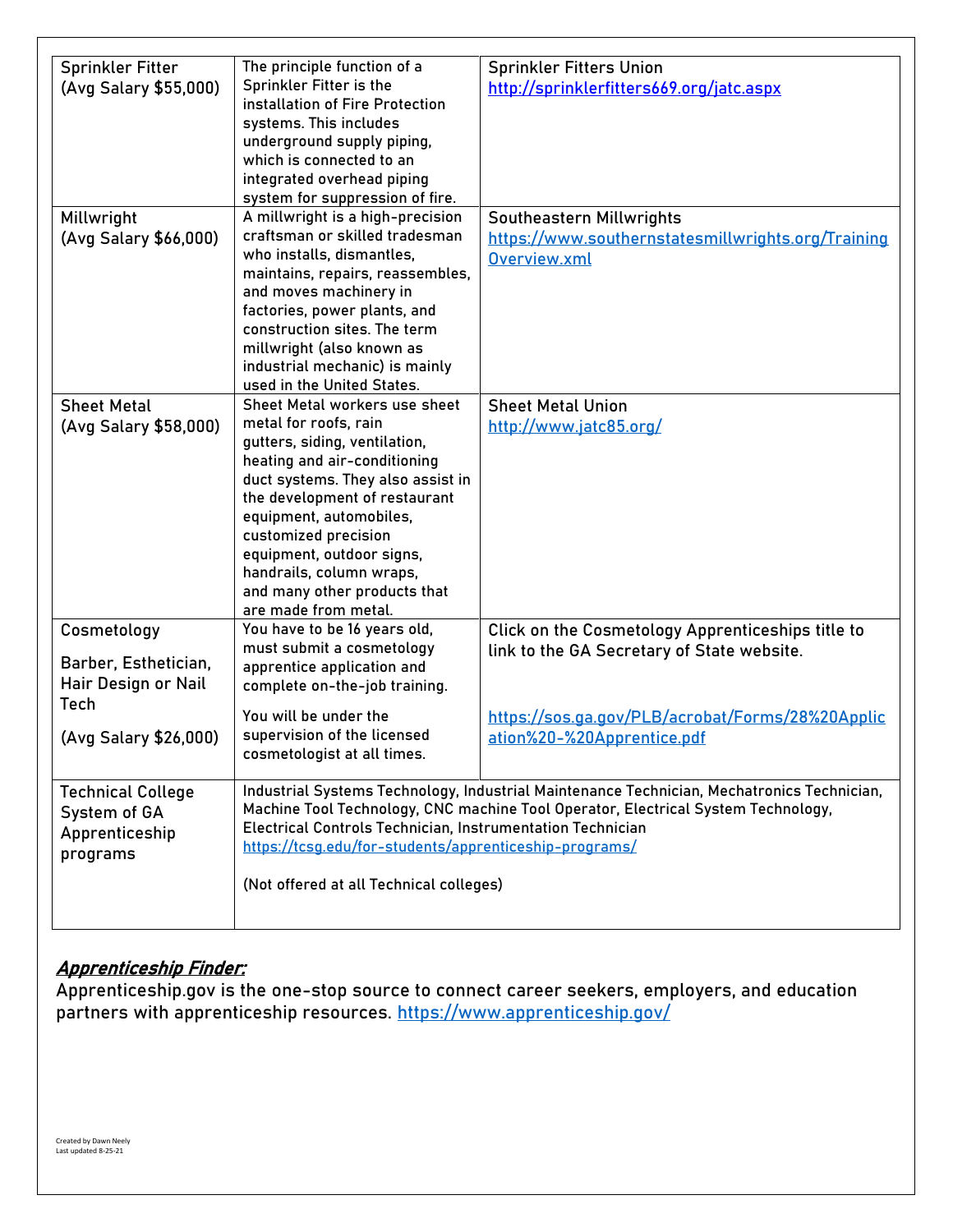# Military

- $\Box$  Research the different branches.
- $\Box$  Talk to your family about your decision.
- $\Box$  Talk to a recruiter: either at school or at their office
- $\Box$  Take the ASVAB (Armed Services Vocational Aptitude Battery) to determine job eligibility

| <b>Branch</b>                    | <b>Full Time (Active Duty)</b>                                                                                                                  | <b>Part-Time (Reserves)</b>                                                                                                                                                 | <b>Local Contact Information</b>                                                                                                                                                                             |
|----------------------------------|-------------------------------------------------------------------------------------------------------------------------------------------------|-----------------------------------------------------------------------------------------------------------------------------------------------------------------------------|--------------------------------------------------------------------------------------------------------------------------------------------------------------------------------------------------------------|
| Air Force                        | <b>Protects American</b><br>interests at home and<br>abroad with a focus on<br>air power.                                                       | The Air Force Reserve<br>trains and serves on a part-<br>time basis, performing<br>flying and other specialized<br>missions for the Air Force.                              | 1356 Atlantic Ave, Marietta, GA 30069<br>Phone: 678-655-3519<br>www.airforce.com                                                                                                                             |
| Army                             | The oldest branch of the<br>US Military. They protect<br>the security of the US and<br>its resources.                                           | The Army Reserves trains<br>part time near home until<br>needed, and members<br>deploy alongside the Army.                                                                  | 2505 Chastain Meadows Pkwy NW,<br>Marietta (615) 260-8567<br>https://www.army.mil/                                                                                                                           |
| Army<br><b>National</b><br>Guard | N/A                                                                                                                                             | <b>Army National Guard</b><br>members deploy with the<br>Army on a part-time basis.<br>Their service focus is on<br>the state level, but they<br>may also serve nationally. | <b>Recruiter: SSG Travis Nephew</b><br>2505 Chastain Meadows Pkwy, Ste H2,<br>Marietta, 30066<br>Office: (770) 712-7539<br>Cell: (770) 712-7539<br>Email: travis.j.nephew.mil@mail.mil<br>https://ga.ng.mil/ |
| <b>Coast Guard</b>               | The Coast Guard is a<br>maritime force offering<br>military, law<br>enforcement,<br>humanitarian, regulatory<br>and diplomatic<br>capabilities. | The Coast Guard Reserve<br>typically trains and<br>serves near home, offering<br>the chance to contribute<br>part time and make a<br>difference.                            | 1100 Hammond Drive, NE, Suite 460 B,<br>Atlanta, Georgia 30328<br>Office: 770-671-9688<br>https://www.uscg.mil/                                                                                              |
| <b>Marines</b>                   | The Marine Corps is often<br>first on the ground in<br>combat situations.                                                                       | <b>Marine Corps reservists</b><br>train domestically and<br>deploy with the rest of the<br>Corps.                                                                           | Recruiter: Sgt James McDaniel<br>2505 Chastain Meadows Pkwy<br>Marietta, GA 30066<br>Office: 770-423-9567<br>Cell: 703-463-5693<br>https://www.marines.mil/                                                  |
| Navy                             | The Navy delivers<br>combat-ready Naval<br>forces while maintaining<br>security in the air and at<br>sea.                                       | The Navy Reserve trains<br>close to home. They serve<br>in the U.S. or abroad in<br>support of the Navy's<br>mission.                                                       | 2505 Chastain Meadows Pkwy, Ste H2,<br>Marietta, 30066<br>Phone: 770-420-5478<br>Website: www.navy.com<br>https://www.navy.com/                                                                              |

Information obtained from [www.todaysmilitary.com](http://www.todaysmilitary.com/)

# ASVAB **(**Armed Services Vocational Aptitude Battery**)**

| Used as a method to determine eligibility for service in the<br>military. Each branch has different ASVAB score<br>requirements.                                                                                   | It is not an Intelligence Test. |  |
|--------------------------------------------------------------------------------------------------------------------------------------------------------------------------------------------------------------------|---------------------------------|--|
| These four sections make up your AFQT score, which determines your eligibility for enlistment.<br>Arithmetic Reasoning (AR); Mathematical Knowledge (MK), Paragraph Comprehension (PC), and Word Knowledge<br>(WK) |                                 |  |
| Score from combinations of the sections determine your qualification for different military occupational specialties<br>(MOS).                                                                                     |                                 |  |
|                                                                                                                                                                                                                    |                                 |  |

Information obtained from<https://www.officialasvab.com/>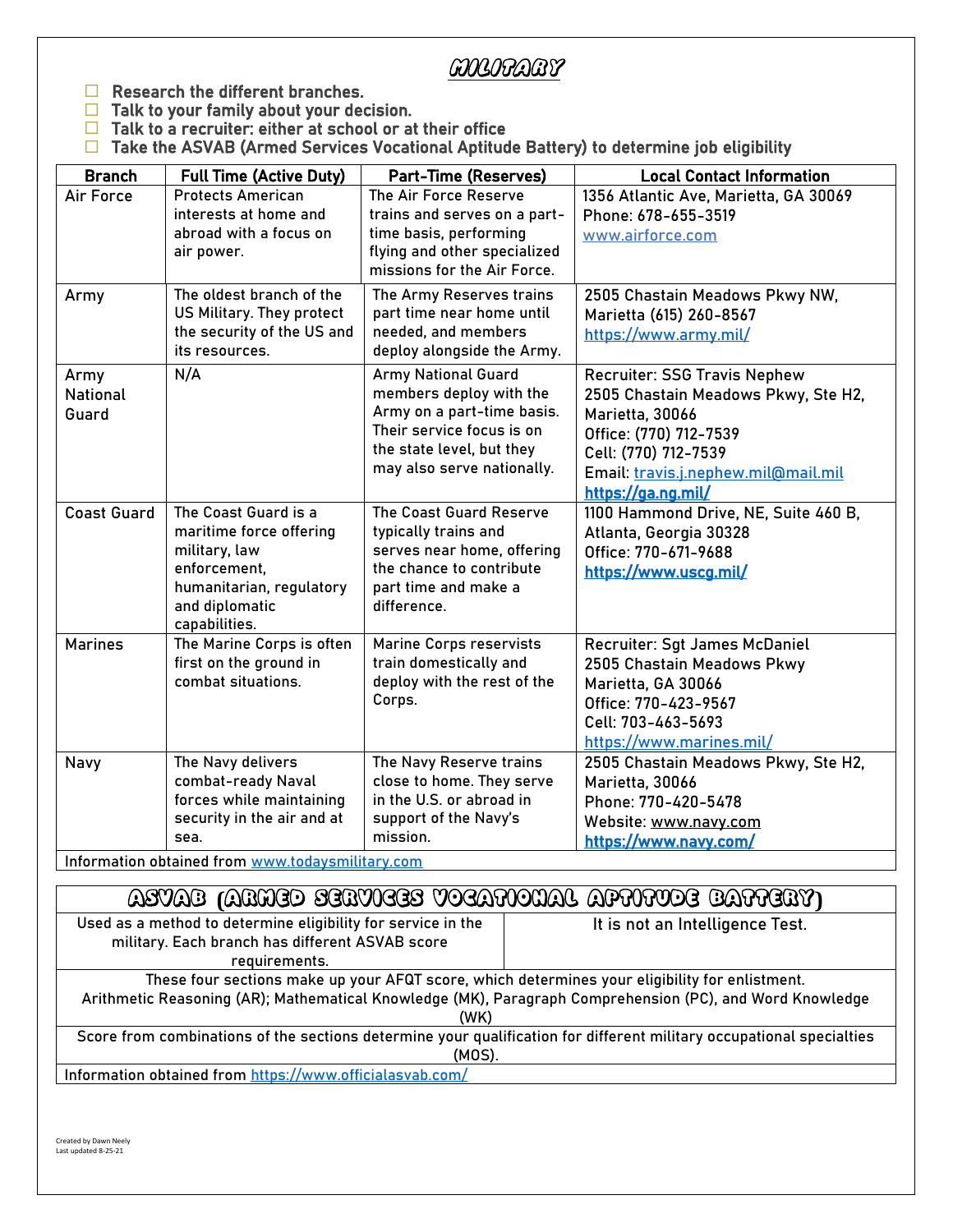# Skilled Trade & specialty schools

As with any program, you are strongly encouraged to do your own research before making a commitment. Read reviews, explore other avenues such as technical colleges, etc.

The programs listed are just examples to help guide you as you plan for life after high school. Many are forprofit, meaning they are a business and not a public institution.

| Automotive, Health Science, etc.                   | Lincoln Tech                                         |
|----------------------------------------------------|------------------------------------------------------|
|                                                    | (approximate cost \$18,000+)                         |
| Cosmetology                                        | Paul Mitchell, Aveda, Toni & Guy, Empire             |
|                                                    | (approximate cost \$16,000+ depending on the school) |
| <b>Culinary Programs, Gaming &amp; Technology,</b> | Art Institute of Atlanta                             |
| Fashion, etc.                                      | (approximate cost \$22,000 per year)                 |
| <b>EMT, AEMT or Paramedic</b>                      | <b>EMS Grady</b>                                     |
|                                                    | https://www.gradyhealth.org/grady-ems/ems-academy/   |
|                                                    |                                                      |
| Entertainment Media, Arts & Technology             | <b>Full Sail University</b>                          |
|                                                    | (approximate cost of attendance \$45,000-\$90,000)   |
| <b>Floral Design</b>                               | Halls Atlanta Floral Design School                   |
|                                                    | https://hallsatlanta.com/design-school/              |
|                                                    |                                                      |
| <b>IT Support, Data Analytics, Project</b>         | <b>Google Certificates</b>                           |
| Management, UX Design, Android                     | https://grow.google/certificates/#?modal_active=none |
| <b>Development</b>                                 |                                                      |
| <b>Massage Therapy</b>                             | <b>Atlanta School of Massage</b>                     |
|                                                    | (approximate cost \$4,000)                           |
| <b>Mortuary/Mortician</b>                          | <b>Gupton-Jones College of Funeral Service</b>       |
|                                                    |                                                      |
| <b>Public Safety</b>                               | Georgia Public Safety Training Center                |
| Police, Fire, Jail Officer, 911 Operator           | https://www.gpstc.org/                               |
| <b>Real Estate</b>                                 | Georgia MLS Training; Barney Fletcher School; Online |
|                                                    | Programs; Local Programs (Keller Williams)           |
|                                                    | (approximate cost \$150+)                            |
| Welding                                            | Georgia Trade School                                 |
|                                                    | http://www.georgiatradeschool.com/                   |

# Georgia Technical & 2-Year College Programs

# Advantages to Attending a Technical or 2-Year College

- $\triangleright$  Students that don't want to attend a 4-year college but do want to continue their education can explore training in fields with high employability and solid earning potential
- $\triangleright$  Students whose high school GPA isn't high enough to get into the college they want right away can begin taking some of the 28 guaranteed transferable classes offered.
- $\triangleright$  Gives students time to decide on a major while saving money.
- $\triangleright$  Students gain access to a smaller college setting with greater levels of assistance.
- ➢ Technical Colleges: Students can use the Hope Grant or HOPE Career Grant regardless of High School GPA.
- ➢ Technical and 2-Year: Offer 28 core classes that are guaranteed to transfer to 4-year schools such as UGA and KSU.
- $\triangleright$  After taking 30 credit hours, students with a college GPA of 3.0 can requalify for HOPE scholarship.

Created by Dawn Neely Last updated 8-25-21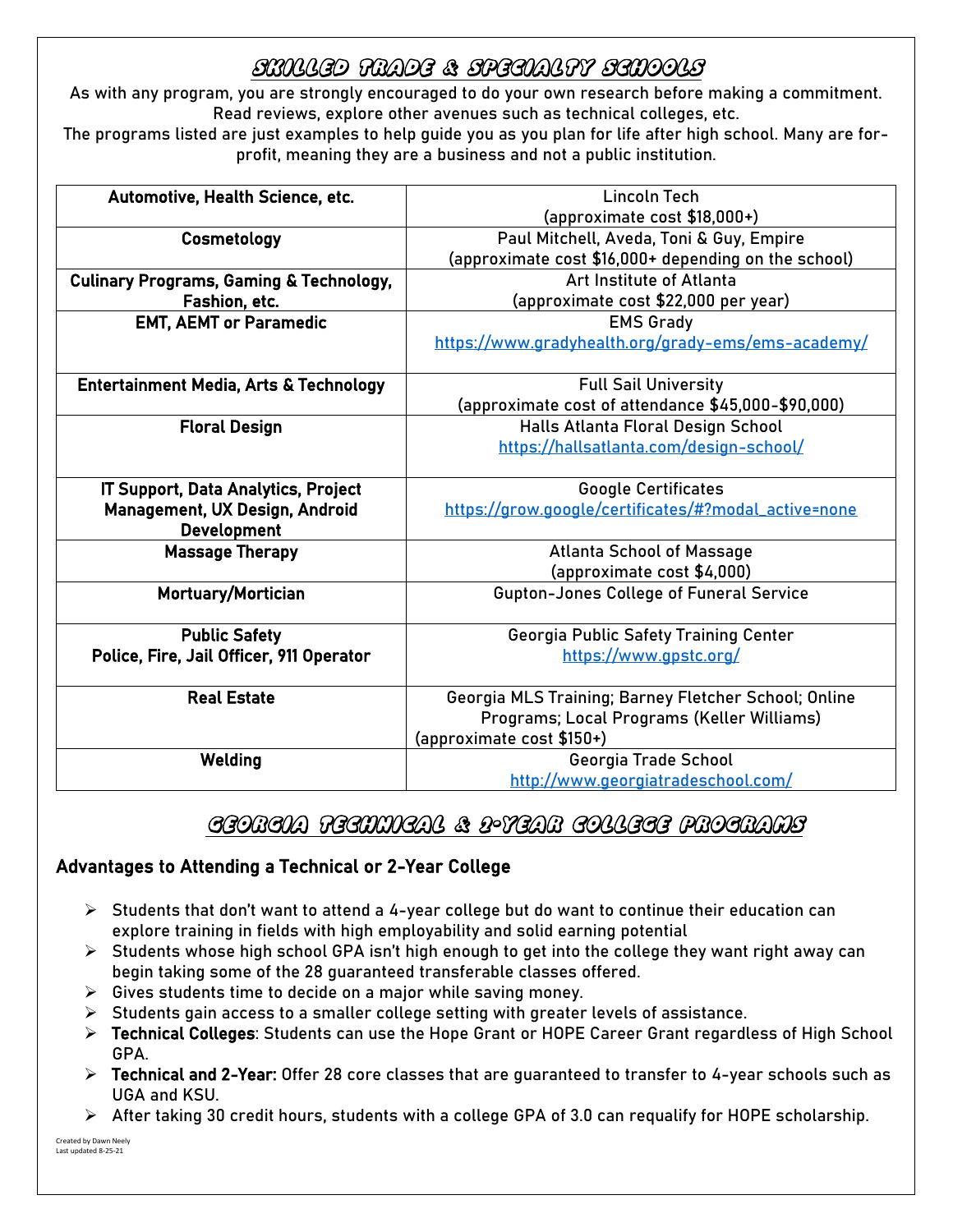TGGOOOGAG GOCCGGGS WOM DOOSOG North Georgia Tech & South Georgia Tech Use this Link to Find the Technical College that offers the different skilled trade programs across the state. [https://kms.tcsg.edu/POA/tcsg/PublicProgramOffer.aspx?utm\\_source=TCSG-Website&utm\\_medium=generic](https://kms.tcsg.edu/POA/tcsg/PublicProgramOffer.aspx?utm_source=TCSG-Website&utm_medium=generic-clicks&utm_campaign=general-traffic&org=823)[clicks&utm\\_campaign=general-traffic&org=823](https://kms.tcsg.edu/POA/tcsg/PublicProgramOffer.aspx?utm_source=TCSG-Website&utm_medium=generic-clicks&utm_campaign=general-traffic&org=823) 

# Technical College Area of Study & Types of Programs Offered

BUSINESS: Accounting, Banking and Finance, Business and Management, Business Technology, Design and Media, Technology, Healthcare Management, Interior Design, Marketing, Paralegal Studies

CYBER AND RELATED: Computer Support, Cybersecurity, Database, Gaming, Networking, Programming, Web Design/Development

ENGINEERING TECHNOLOGY: Bioscience, Civil Engineering, Electrical/Computer Engineering, Environmental Engineering, Mechanical Engineering, Nuclear Engineering

FILM (GEORGIA FILM ACADEMY): This program is offered in collaboration with the Georgia Film Academy. It introduces the skills used in on-set film production, including all forms of narrative media which utilize film-industry standard organizational structure, professional equipment, and on-set procedures.

HEALTHCARE AND NURSING: Cardiovascular Technology, Dental Care, Medical Assisting, Medical Laboratory, Nursing, Ophthalmic Careers, Paramedicine, Pharmacy Technology, Radiology/Ultrasound, Rehabilitation Services, Respiratory Therapy Technology, Surgical Technology, Veterinary Technology

INDUSTRIAL TECHNOLOGIES: Chemical Operations Technology, Construction, Construction Mechanical Systems

Drafting/GIS, Manufacturing and Maintenance, Welding and Joining Technology

PERSONAL AND PUBLIC SERVICE TECHNOLOGIES: Agriculture and Horticulture, Barbering, Cosmetology, Culinary Arts,

Early Childhood Care and Education, Fish and Wildlife Management, Forestry Technology, Funeral Services, Hospitality,

Photography, Social Work Assistant

PUBLIC SAFETY: Basic Law Enforcement, Criminal Justice, Crime Scene, Fire Science Technology, Forensics, TSA

Transportation and Logistics: Aircraft Structural Technology, Auto Collision Repair, Automotive Service Technology, Aviation Maintenance Technology

Certified Economic Development – Warehousing and Distribution

Commercial Truck Driving

Diesel Equipment Technology

Logistics and Supply Chain Management

Railroad Operations

Two-year school requirements – 2.0 GPA, plus all Georgia graduation require ments

Technical college requirements – High School diploma or GED

See if the SAT/ACT, ACCUPLACER Exam, or a placement test is required - check with each individual school

#### Ξ (Computer Adaptive College Placement Test) ACCUPLACER EXAM

- $\triangleright$  Can be used for admission to 2 Year and Technical Colleges (in place of SAT/ACT)
- $\triangleright$  Scheduled through the individual colleges
- ➢ Evaluates skill levels in reading, writing and math
- $\triangleright$  Includes texts and tasks encountered in first-year college courses
- Ï ➢ Immediate results

Review before you take the test!!

 <https://accuplacer.collegeboard.org/student/practice>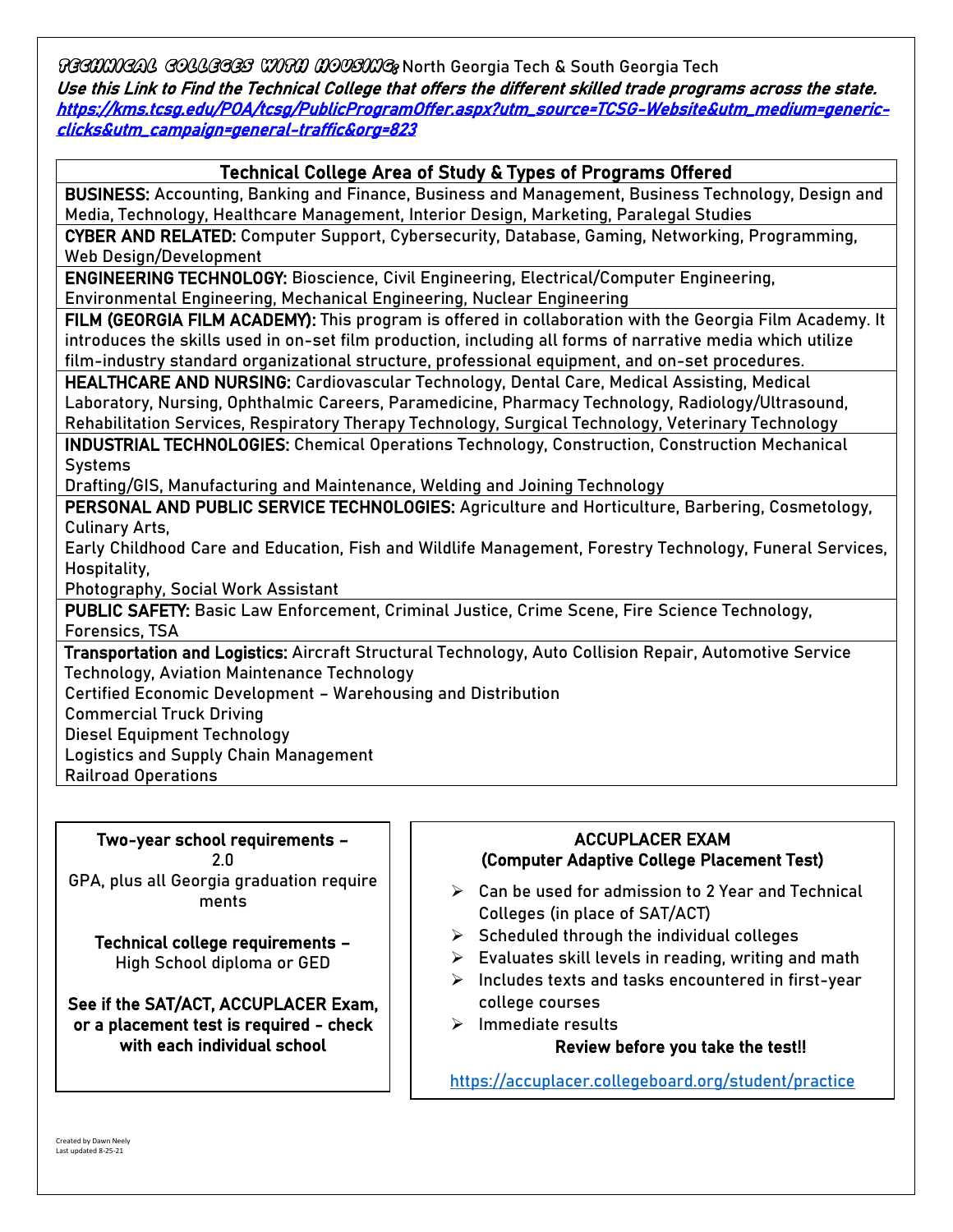# The Nuts & Bolts of the College Application

 $\overline{\phantom{a}}$  $\overline{\phantom{a}}$  $\overline{\phantom{a}}$  $\overline{\phantom{a}}$  $\overline{\phantom{a}}$ L

# College Admissions: Starting Early helps with…

- $\Box$  Institutional Scholarship Eligibility
- □ Earlier Housing Choices
- $\Box$  Provides Stress Relief
- $\Box$  Increases Chances of Admission
- $\Box$  Allows you time to be Admissible

#### $\overline{\Gamma}$  $\overline{\phantom{a}}$ Some Factors for College Admissions

- $\Box$  Rigor of Classes
- □ Grades and GPA
- $\Box$  Test Scores
- □ Extra-Curricular Activities
- $\Box$  Essays (if required)
- $\Box$  Letters of Recommendations (if required)
- D Demonstrated Interest

### How to Build a College List!

- ➢ Know your academic profile & Compare how you fit into the college's profile
	- o Your Core, Unweighted GPA
	- o Your Standardized test scores
	- $\circ$  Your Curriculum (rigor of your classes-did you take honors/AP/DE classes)
- $\triangleright$  What are the average or mid 50% GPA & test scores for the college, not just admission requirements?
- ➢ Pay close attention to how colleges calculate GPA for evaluation of applications! Each one is different!

# Steps to Apply

ł

| Step 1: Think about what is important to you and do some research. Use the questions below as a guide. |                                                                                                                                |                                                                                                                                                                                              |  |
|--------------------------------------------------------------------------------------------------------|--------------------------------------------------------------------------------------------------------------------------------|----------------------------------------------------------------------------------------------------------------------------------------------------------------------------------------------|--|
| Academics<br>Do they offer your major? Is the school<br>accredited? Student to faculty ratio?          | <b>Activities</b><br>What clubs & organizations<br>are available?<br>Sororities/Fraternities?<br>Athletics/Intramurals?        | <b>Admission Requirements</b><br>Do you meet admission<br>requirements? What decision<br>processes do they use? Required<br>tests/Average scores? Average<br>GPA? How do they calculate GPA? |  |
| <b>College Expenses</b><br>Total Cost of Attendance (room, board,<br>etc.)? Cost of application fees?  | Environment<br>Rural, Urban, Suburban?<br>Location and size of nearest<br>city? Make-up of student<br>body? Public or Private? | <b>Financial Aid</b><br>Deadlines to apply for Financial<br>Aid. Required Forms (FAFSA or<br>CSS), % of student body that<br>received aid, Institutional<br>Scholarships,                    |  |
| Housing<br><b>Housing Options? On or Off Campus?</b><br>Layout of the dorms? Meal Plans?               | Location<br>In-State or Out-of-State?<br>Distance from home?                                                                   | <b>Size</b><br>Size of student body? Physical<br>Size of campus?                                                                                                                             |  |
|                                                                                                        |                                                                                                                                |                                                                                                                                                                                              |  |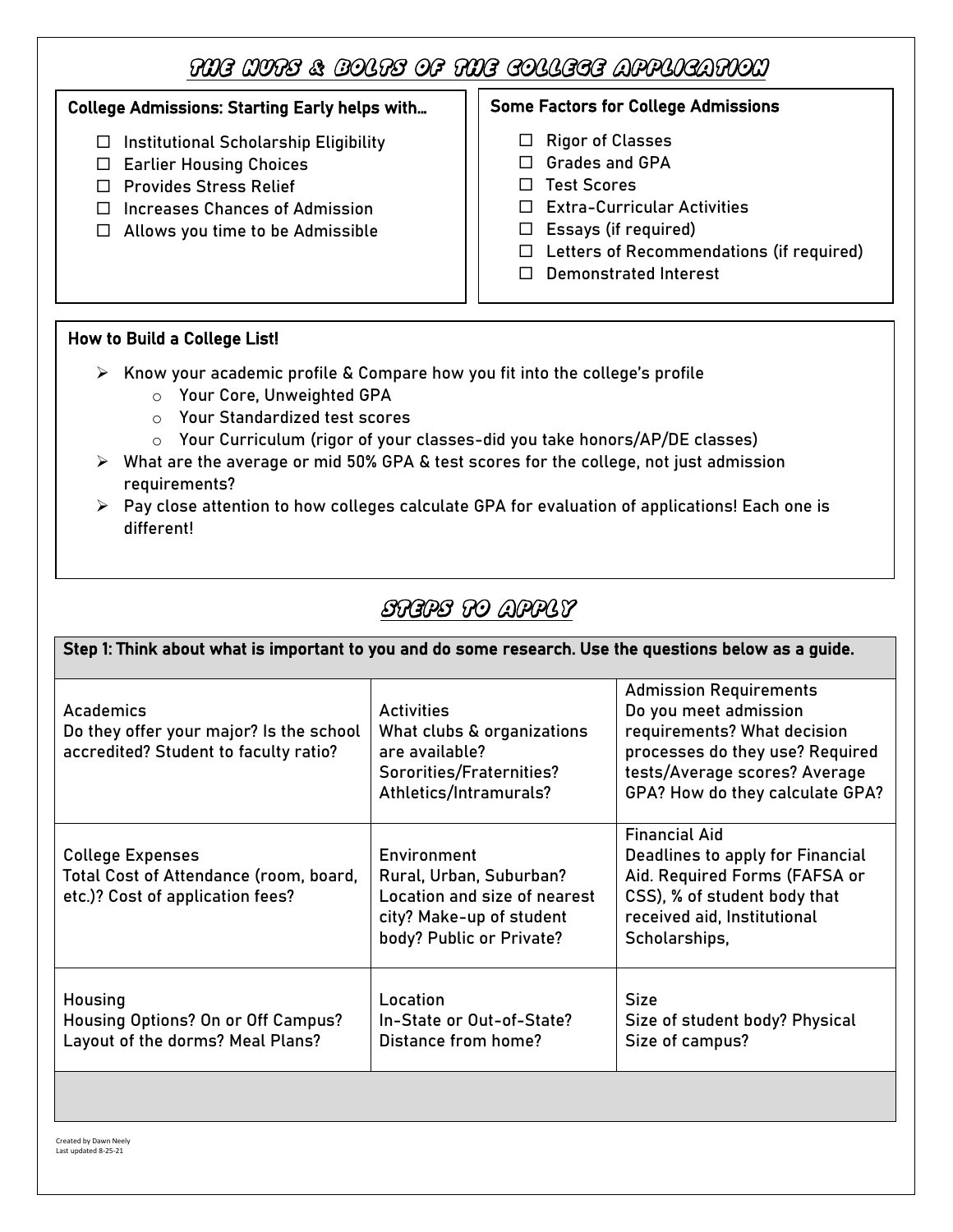| Step 2: Make a list of potential schools and research them. Rank them based on your stats and remove any<br>where you don't meet minimum criteria. You can always look at transferring to your dream school later! |                                                                                                                                                                                                                                                                                                                       |                     |                                                                                                                                                                                               |
|--------------------------------------------------------------------------------------------------------------------------------------------------------------------------------------------------------------------|-----------------------------------------------------------------------------------------------------------------------------------------------------------------------------------------------------------------------------------------------------------------------------------------------------------------------|---------------------|-----------------------------------------------------------------------------------------------------------------------------------------------------------------------------------------------|
| Dream/Reach School (apply to 1 or 2)                                                                                                                                                                               |                                                                                                                                                                                                                                                                                                                       |                     | Your GPA, course difficulty level, and test scores are below the<br>average, but you still meet the minimum requirements.<br>Your GPA, course level difficulty and test scores are within the |
| <b>Target School (apply to 2 or 3)</b>                                                                                                                                                                             |                                                                                                                                                                                                                                                                                                                       | average or minimum. |                                                                                                                                                                                               |
| Safety (apply to at least 1)                                                                                                                                                                                       |                                                                                                                                                                                                                                                                                                                       | or minimum.         | Your GPA, course difficulty and test scores are above the average                                                                                                                             |
|                                                                                                                                                                                                                    |                                                                                                                                                                                                                                                                                                                       |                     | Step 3: Use some or all the resources below to gather information on potential schools.                                                                                                       |
| <b>College/University Admissions Webpage</b><br>l I                                                                                                                                                                |                                                                                                                                                                                                                                                                                                                       |                     | Naviance                                                                                                                                                                                      |
| Attend Virtual/In-Person College Fairs<br>$\Box$                                                                                                                                                                   |                                                                                                                                                                                                                                                                                                                       |                     | <b>GAFutures</b>                                                                                                                                                                              |
| $\Box$<br><b>Naviance</b>                                                                                                                                                                                          | Attend Virtual College Rep Visits through                                                                                                                                                                                                                                                                             |                     | $\Box$ www.bigfuture.collegeboard.org                                                                                                                                                         |
| □ Go on College Visits (Virtual or In-Person                                                                                                                                                                       |                                                                                                                                                                                                                                                                                                                       |                     | $\Box$<br>Talk to your school counselor                                                                                                                                                       |
| STEP 4: What is your current GPA?                                                                                                                                                                                  |                                                                                                                                                                                                                                                                                                                       |                     | What type of GPA does the school you want to attend use for                                                                                                                                   |
| admissions decisions?                                                                                                                                                                                              |                                                                                                                                                                                                                                                                                                                       |                     |                                                                                                                                                                                               |
| <b>Cumulative GPA</b><br>(weighted & unweighted)                                                                                                                                                                   | Average of every class you have ever taken in HIGH SCHOOL-pass or fail. If<br>you took Honors or AP classes, your weighted GPA will be different than the<br>unweighted GPA.                                                                                                                                          |                     |                                                                                                                                                                                               |
|                                                                                                                                                                                                                    | Honors courses give you 0.5 extra quality points and AP's give you 1.0 extra<br>quality points. Neither of these are your HOPE GPA.                                                                                                                                                                                   |                     |                                                                                                                                                                                               |
| <b>College or Core GPA</b>                                                                                                                                                                                         | The average of 17 core classes: 4 English, 4 math, 4 science, 3 social studies, 2<br>world languages. Most GA colleges use this to determine admissions. If you<br>have taken Honors or AP; they may leave the weight in, they may take it out or<br>recalculate using their own formula. Every school is different!! |                     |                                                                                                                                                                                               |
| <b>HOPE GPA</b>                                                                                                                                                                                                    | The average of ALL Core Classes, not just the 17 mentioned above.                                                                                                                                                                                                                                                     |                     |                                                                                                                                                                                               |
| You can find this in<br>GAFutures; NOT on your<br>Allatoona transcript.                                                                                                                                            | Calculated using your English, math, science, social studies, and world<br>languages ONLY! Includes courses you passed or failed! They take the extra<br>quality points (weight) out for honors but give you a 0.5 extra quality point for<br>AP and DE, up to a 4.0.                                                 |                     |                                                                                                                                                                                               |
| STEP 5: What about your test scores?                                                                                                                                                                               |                                                                                                                                                                                                                                                                                                                       |                     | $\triangleright$ You need to study before you take the SAT and/or ACT.                                                                                                                        |
| Do you meet the school's minimum                                                                                                                                                                                   |                                                                                                                                                                                                                                                                                                                       |                     | Don't take them blindly!!                                                                                                                                                                     |
| requirements?<br>All schools will accept either test!                                                                                                                                                              |                                                                                                                                                                                                                                                                                                                       |                     | Fall SAT Dates: Aug 28, Oct 2, Nov 6, Dec 4<br>Register at www.collegeboard.org<br>Fall ACT Dates: Sept 11, Oct 23, Dec 11<br>Register at www.actstudent.org                                  |
| Some colleges are test optional, but<br><b>ALL USG (University System of</b><br>Georgia) schools will require test                                                                                                 |                                                                                                                                                                                                                                                                                                                       | ≻                   | Check with the colleges to which you are applying to see<br>the final test date they accept scores for admissions                                                                             |
| scores for the 22-23 school year!                                                                                                                                                                                  |                                                                                                                                                                                                                                                                                                                       | ➤                   | "Official" test scores must be sent directly from the testing<br>agency (SAT or ACT)                                                                                                          |
| <b>Test Prep Resources</b>                                                                                                                                                                                         |                                                                                                                                                                                                                                                                                                                       |                     |                                                                                                                                                                                               |
|                                                                                                                                                                                                                    |                                                                                                                                                                                                                                                                                                                       |                     | > https://www.act.org/content/act/en/products-and-services/the-act/test-preparation.html (ACT)                                                                                                |

➢ <https://www.khanacademy.org/>

 $\triangleright$  Additional Test Prep Resources can be found on the Allatoona Counseling website under SAT/ACT

Created by Dawn Neely Last updated 8-25-21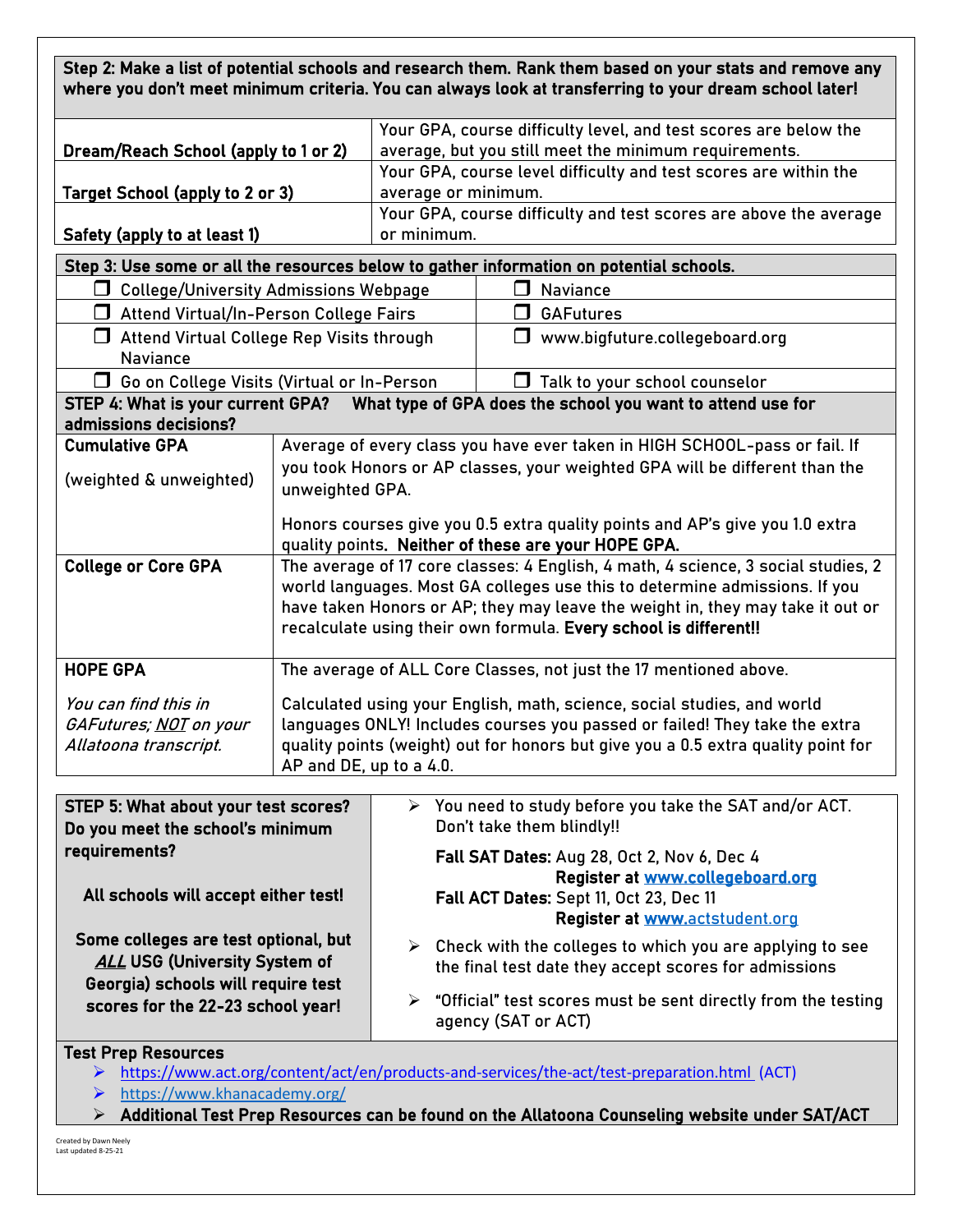| STEP 7: Understand the DECISION PROCESS for each school you are considering. |                                                                                                                                                                                                  |  |
|------------------------------------------------------------------------------|--------------------------------------------------------------------------------------------------------------------------------------------------------------------------------------------------|--|
| <b>Early Action</b>                                                          | Application decisions are made earlier than regular decision deadlines. Not required<br>to accept the offer and have until spring to decide.                                                     |  |
| <b>Early Decision</b>                                                        | Students apply early, but the decision is binding. You can ONLY apply to one (1) school<br>ED; if you are accepted you must attend.                                                              |  |
| <b>Regular Decision</b>                                                      | No application decisions are made until after the posted deadline; usually 2 <sup>nd</sup><br>semester, possibly allowing you time to retake SAT/ACT if necessary & submit<br>Semester 1 grades. |  |
| <b>Rolling Decision</b>                                                      | Application decisions are made as they are received until all classes are filled.                                                                                                                |  |
| <b>Single</b><br><b>Choice/Restricted</b><br><b>Early Action</b>             | You cannot apply early to other colleges, but you can apply regular decision to other<br>colleges                                                                                                |  |
| <b>Priority Deadlines</b>                                                    | Mostly associated with getting into institutional scholarship pools. Check those<br>deadlines closely.                                                                                           |  |

Note: Not all schools have a competitive admission process. Some colleges set minimum admissions standards that if met, grant your acceptance.

STEP 8: Before you begin applying, review each school's application requirements. Pay attention to the admissions deadlines!!!

| <b>Application</b>              | Links to apply can be found on the college's admissions page-some use Common<br>Application, Coalition Application, etc.                                                                                                                                |
|---------------------------------|---------------------------------------------------------------------------------------------------------------------------------------------------------------------------------------------------------------------------------------------------------|
|                                 | Check the school's site for an application checklist! If possible, review the whole<br>application before starting!                                                                                                                                     |
|                                 | The application checklist will tell you if you need:                                                                                                                                                                                                    |
|                                 | $\triangleright$ A letter of recommendation from a counselor or teacher<br>$\triangleright$ To write an essay<br>$\triangleright$ If a resume can be uploaded<br>$\triangleright$ If they require a school report (this is completed by your counselor) |
| <b>Type of Application</b>      | Institutional Applications: This means the college has their own application that is<br>separate from the others listed below.                                                                                                                          |
|                                 | <b>GAFutures:</b> Access to applications for most of the Georgia colleges.<br>https://www.gafutures.org/                                                                                                                                                |
|                                 | Coalition Application: Access to approximately 150+ college applications<br>https://www.coalitionforcollegeaccess.org/                                                                                                                                  |
| Concerted from Process Atlantic |                                                                                                                                                                                                                                                         |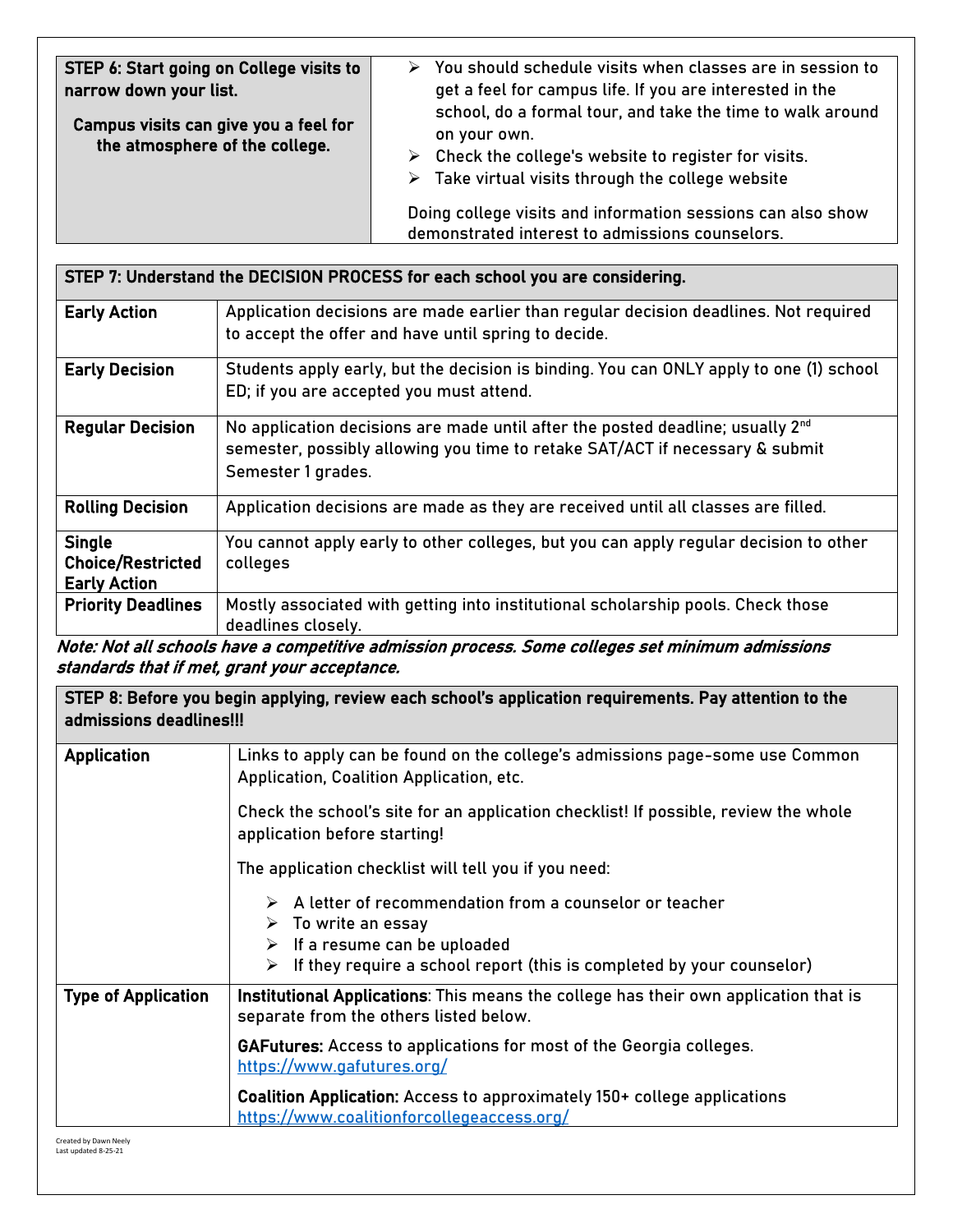|                                          | <b>Common App:</b> Access to approximately 900+ college applications<br>https://www.commonapp.org/                                                                 |
|------------------------------------------|--------------------------------------------------------------------------------------------------------------------------------------------------------------------|
|                                          | Common Black College Application: Apply to 63 member institutions (HBCU's) for<br>one application fee of \$20 https://commonblackcollegeapp.com/                   |
| <b>Application Fee</b>                   | All schools require a fee, but they are sometimes waived depending on the situation.                                                                               |
| <b>Official Transcript</b>               | Requested through Naviance & the Counseling Office for all colleges. Directions are<br>included in this packet.                                                    |
| <b>Official SAT/ACT</b><br><b>Scores</b> | Required by most 4-year colleges. You must have them sent through your College<br>Board (SAT) or ACT account directly to the college. We CANNOT send them for you! |
| <b>Recommendations</b>                   | Depends on the school.                                                                                                                                             |
|                                          | If they don't ask for it, don't send one!! May be described as Counselor<br>Recommendation/School Evaluation and/or Teacher Recommendation                         |
|                                          | Core teachers should complete the teacher recommendation, unless you are<br>applying to a specialized program, such as music, dance, etc.                          |

# College Application: General

Accuracy: Be careful with your grammar, punctuation, spelling, etc.

#### Remember you can save and return to it later. You can also have someone read over it before you hit submit.

Optional: Means you should do it if you can! Take advantage of all opportunities to set yourself in a positive light.

Timeliness: Apply and submit required documents as early as you can.

Organization: Keep a list or spreadsheet of all the colleges you are applying to, their deadlines and requirements. Prioritize based on earliest deadlines or those most important to you.

### College Essays

- ➢ Some schools do NOT require them. Some have one, some have multiple essays. Check the website/review the application.
- ➢ Essays are your opportunity to give admissions counselors insight into who you are as a person; your character and what motivates you. Essays also give an indication of your writing ability.
- $\triangleright$  Write your essay in a word document and then copy and paste it into the application.
- $\triangleright$  Watch the word count!
- ➢ Write multiple drafts and let someone read your essay before you click "submit".
- ➢ Learn some background information about the school, especially if you are going to talk about why the school is a good fit for you.

 $\overline{a}$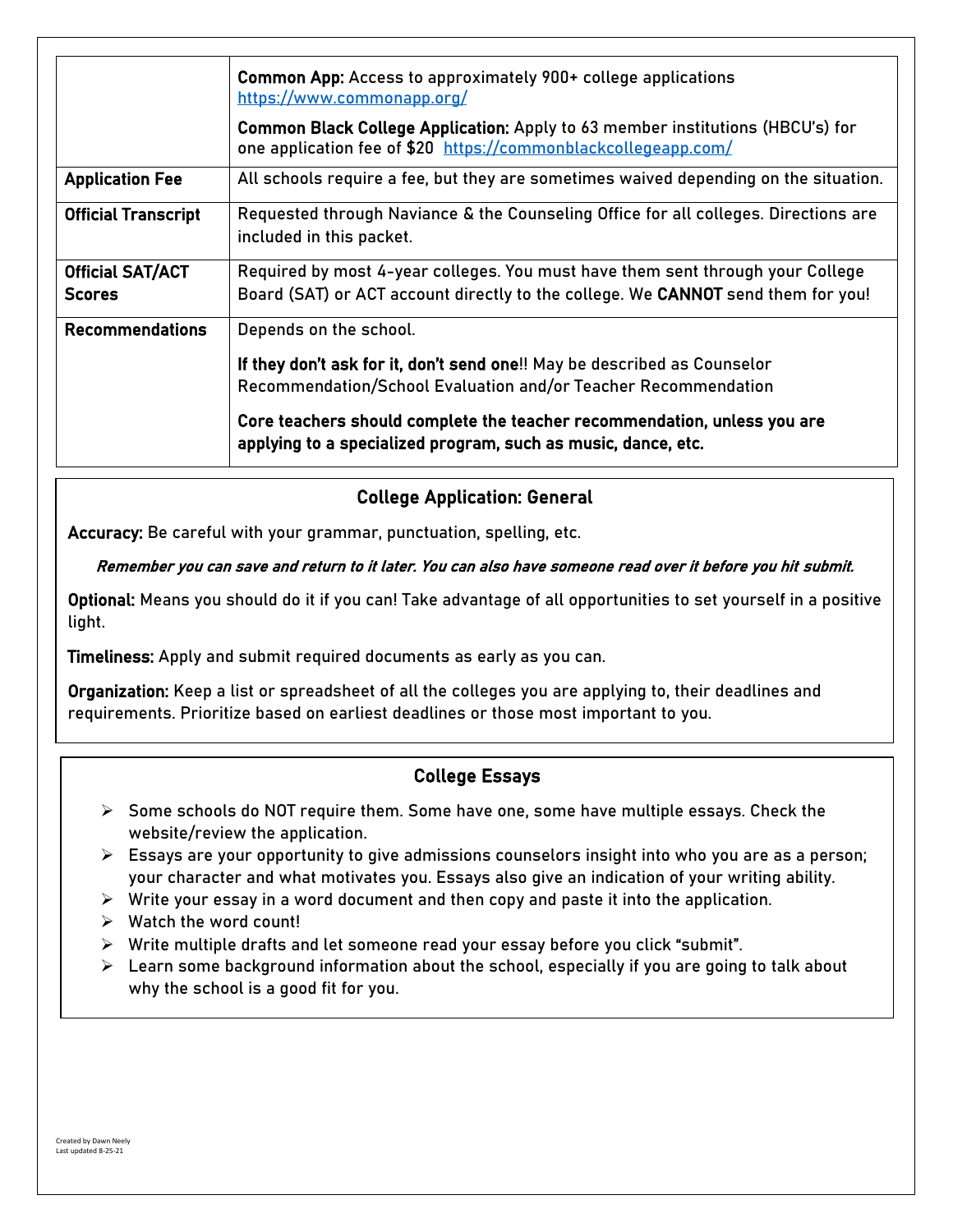|                                                                                                                  | FYPES OF FINANGIAL AID                                                                                                                                                                                                                                                                                                                                                                                                                                                                                                                                     |
|------------------------------------------------------------------------------------------------------------------|------------------------------------------------------------------------------------------------------------------------------------------------------------------------------------------------------------------------------------------------------------------------------------------------------------------------------------------------------------------------------------------------------------------------------------------------------------------------------------------------------------------------------------------------------------|
| <b>FAFSA</b><br>(Free Application for<br><b>Federal Student Aid)</b>                                             | Determines if you are eligible for federal, state and college financial aid such as<br>loans and work study. Provides access to the largest source of financial aid<br>available. Must complete yearly!<br>https://studentaid.ed.gov/sa/fafsa                                                                                                                                                                                                                                                                                                              |
| If you complete this,<br>you are also applying<br>for HOPE. You don't<br>need to complete the<br><b>GSFAPPS!</b> | Complete beginning Oct 1 of Senior Year-The earlier the better!!<br>➤<br>$\triangleright$ Use parents' tax information from the prior year (If you will be in college<br>during the 2022-23 schoolyear, use your parents 2020 taxes.)<br>If parents are divorced, you will only provide information for the parent<br>≻<br>your student lived with the most over the past 12 months. If your student<br>lived with both parents equally, you would provide information for the<br>parent that provided the most financial support over the past 12 months. |
| <b>GSFAPPS</b><br>(Georgia Student<br><b>Finance Application)</b>                                                | Use this if you are NOT going to complete the FAFSA!<br>$\blacktriangleright$<br>The GSFAPPS is Georgia's alternative application for students applying for<br>➤<br>state grants and scholarships administered by the Georgia Student Finance<br>Commission, such as HOPE Scholarship. It is valid for seven years.<br>App can be found on GAFutures<br>➤                                                                                                                                                                                                  |
| <b>CSS Profile</b>                                                                                               | Many private colleges require the CSS Profile in addition to the FAFSA<br>≻<br>Used by many Early Action/Early Decision Institutions<br>➤<br>> Apply for College Financial Aid - CSS Profile   College Board<br>> CSS Profile is available October 1, 2021<br>▶ \$25 Original Application Fee/One College<br>\$16 for additional college/program<br>≻<br><b>Comprehensive list of Schools:</b><br>➤<br>CSS Profile Participating Institutions and Programs (collegeboard.org)                                                                              |
| <b>Scholarships</b><br><b>Review carefully for</b><br>deadlines and<br>additional scholarship                    | Can be found on the University's Financial Aid page, the College within the<br>$\blacktriangleright$<br>University's Financial Aid page, the Major within the College's Financial Aid<br>page, Naviance, GAfutures.org, College Board & National Scholarship<br>search sites like Fastweb.com, Going Merry, etc.                                                                                                                                                                                                                                           |
| forms that must be<br>completed.                                                                                 | <b>Scholarship Tips!</b><br>$\triangleright$ Apply early and often<br>$\triangleright$ Put together a resume and prepare a personal statement so you are ready<br>to apply<br>$\triangleright$ Create a notebook to keep track of all information<br>$\triangleright$ Start local<br>Check with your employer and your parent's employer for different<br>scholarship opportunities                                                                                                                                                                        |
| <b>Academic Common</b><br><b>Market</b>                                                                          | $\triangleright$ Are you interested in a major not offered in GA and going out of state<br>doesn't seem possible?<br>This program gives you the opportunity to study in a specialized field at an<br>➤<br>out-of-state college and pay in-state tuition rates.<br>https://www.sreb.org/academic-common-market                                                                                                                                                                                                                                              |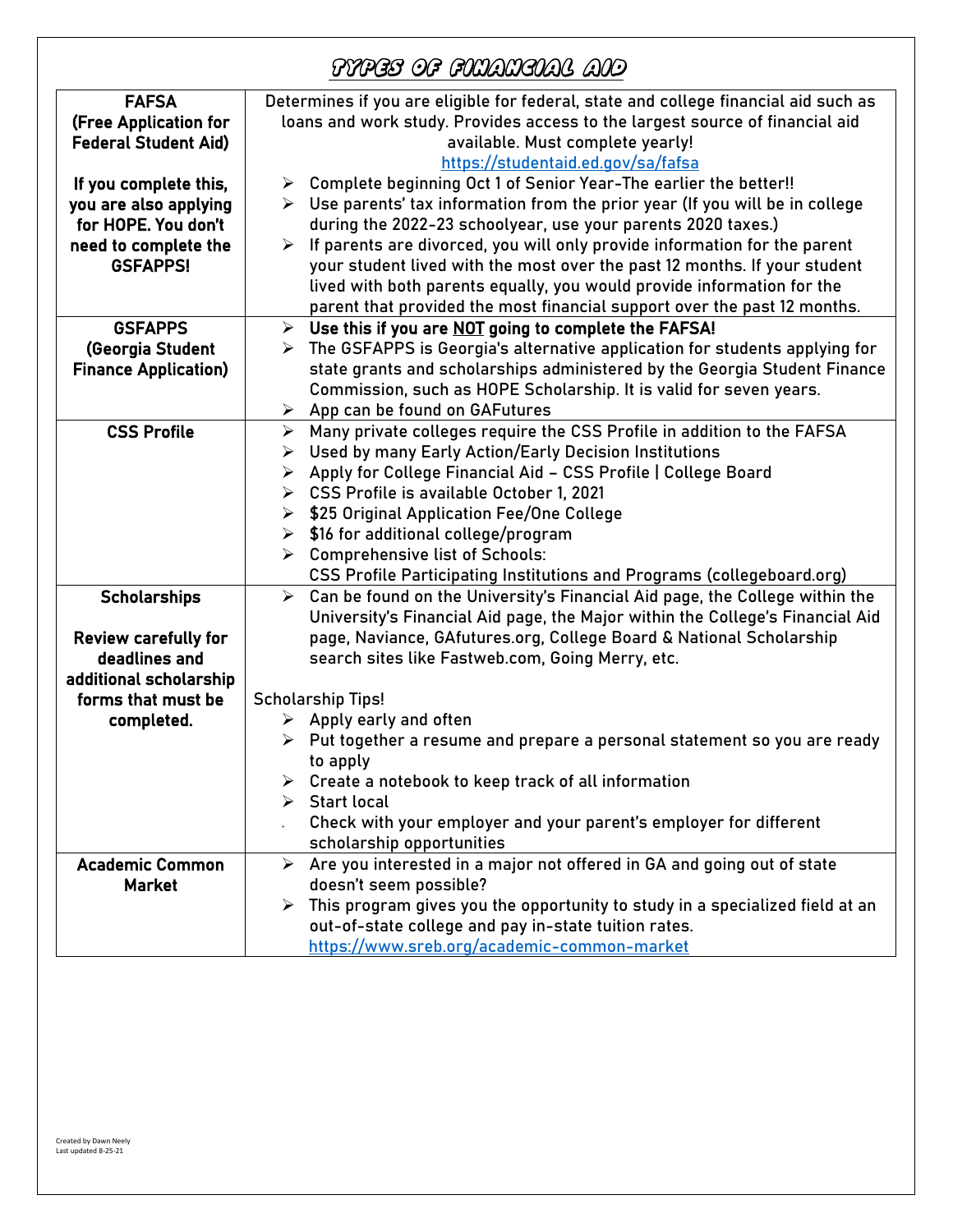|                                                                                                                                 | <b>Types of HOPE &amp; Requirements</b>                                                                 |  |  |
|---------------------------------------------------------------------------------------------------------------------------------|---------------------------------------------------------------------------------------------------------|--|--|
| Calculated by the Georgia Student Finance Commission (GSFC) in core curriculum classes (English, math,<br>$\blacktriangleright$ |                                                                                                         |  |  |
|                                                                                                                                 | science, social studies, and world/foreign language)                                                    |  |  |
| ➤                                                                                                                               | Must take 4 classes the GSFC determines as rigorous.                                                    |  |  |
| ➤                                                                                                                               | A list of approved Rigor courses can be found at www.gafutures.org > HOPE & State Aid Programs > HOPE & |  |  |
|                                                                                                                                 | Zell Miller Scholarships > HOPE Scholarship > Initial Eligibility                                       |  |  |
|                                                                                                                                 | > You can apply for HOPE using the FAFSA or the GSFAPP (You do NOT need to complete both!)              |  |  |
|                                                                                                                                 |                                                                                                         |  |  |
| <b>Zell Miller Scholarship</b>                                                                                                  | Requires 3.7 core high school (HOPE) GPA as calculated by GSFC<br>≻                                     |  |  |
| Full standard rate of                                                                                                           | (www.gafutures.org).                                                                                    |  |  |
| tuition                                                                                                                         | Requires 1200 SAT Math and Reading or 26 ACT composite in one test sitting<br>➤                         |  |  |
|                                                                                                                                 | Must earn a minimum of 4 credits from the academic rigor course list prior to<br>➤                      |  |  |
|                                                                                                                                 | graduating from high school. (Review your HOPE transcript on GAFutures.org)                             |  |  |
|                                                                                                                                 | $\blacktriangleright$<br>Must graduate from a GA high school                                            |  |  |
|                                                                                                                                 | Must be GA resident for at least one year (Green Card or citizenship)<br>➤                              |  |  |
|                                                                                                                                 | Must maintain 3.3 in college. Student can drop to HOPE if GPA is lower than 3.3.<br>➤                   |  |  |
| <b>Hope Scholarship</b>                                                                                                         | 3.0 HOPE GPA as calculated by the Georgia Student Finance Commission (GSFC)<br>$\blacktriangleright$    |  |  |
| *Pays a portion of                                                                                                              | in core curriculum courses (English, math, science, foreign language, social                            |  |  |
| standard tuition*                                                                                                               | science)                                                                                                |  |  |
|                                                                                                                                 | Must earn a minimum of 4 credits from the academic rigor course list prior to<br>$\blacktriangleright$  |  |  |
|                                                                                                                                 | graduating from high school. (Review your HOPE transcript on GAfutures.org)                             |  |  |
|                                                                                                                                 | Two year or four-year degree<br>≻                                                                       |  |  |
|                                                                                                                                 | Must graduate from a GA high school<br>➤                                                                |  |  |
|                                                                                                                                 | Must be a GA resident for at least one year (Green Card or citizenship)<br>≻                            |  |  |
| <b>Hope Grant</b>                                                                                                               | No initial GPA requirement; 2.0 required after the first 30 hours<br>➤                                  |  |  |
| *Pays a portion of                                                                                                              | Technical certificate or diploma at a GA Technical College<br>➤                                         |  |  |
|                                                                                                                                 | $\blacktriangleright$<br>Must have a high school diploma or GED                                         |  |  |
| standard tuition*                                                                                                               | Must be a GA resident for at least one year (Green Card or citizenship)<br>≻                            |  |  |
| <b>Zell Miller Grant</b>                                                                                                        | $\blacktriangleright$<br>No initial GPA Requirement; Requires 3.5 college GPA for grant eligibility     |  |  |
| Full standard rate of                                                                                                           | Does not require minimum test score<br>➤                                                                |  |  |
|                                                                                                                                 | Covers 100% tuition (retroactively covers previous semester once 3.5 GPA is<br>➤                        |  |  |
| tuition                                                                                                                         | earned) for certificate or diploma at technical college                                                 |  |  |
|                                                                                                                                 | Must graduate from a GA high school<br>$\blacktriangleright$                                            |  |  |
|                                                                                                                                 | Must be GA Resident for at least one year (Green Card or citizenship)<br>➤                              |  |  |
| <b>Hope Career Grant</b>                                                                                                        | Enroll in certain high-demand certificate and diploma programs at a University<br>$\blacktriangleright$ |  |  |
|                                                                                                                                 | System of Georgia (USG) or Technical College System of Georgia (TCSG) school                            |  |  |
|                                                                                                                                 | > A list of eligible programs can be found at www.gafutures.org                                         |  |  |
|                                                                                                                                 | HOPE Grant and Zell Miller Grant eligibility requirements apply<br>≻                                    |  |  |
|                                                                                                                                 | Award amount: Awards are a fixed amount per term based on the program and<br>$\blacktriangleright$      |  |  |
|                                                                                                                                 | number of hours enrolled; approved programs and award amounts available on                              |  |  |
|                                                                                                                                 | GAfutures.org                                                                                           |  |  |

# College Athletes

If you are planning to play for the college's official team, do not forget to complete the proper eligibility forms for that school's conference and send your test scores, if necessary.

| NCAA - www.ncaa.org | NAIA - www.naia.org |
|---------------------|---------------------|
|---------------------|---------------------|

NOTE: If a coach is requesting a transcript via email, your counselor will contact you to discuss options to release that information to them prior to releasing anything.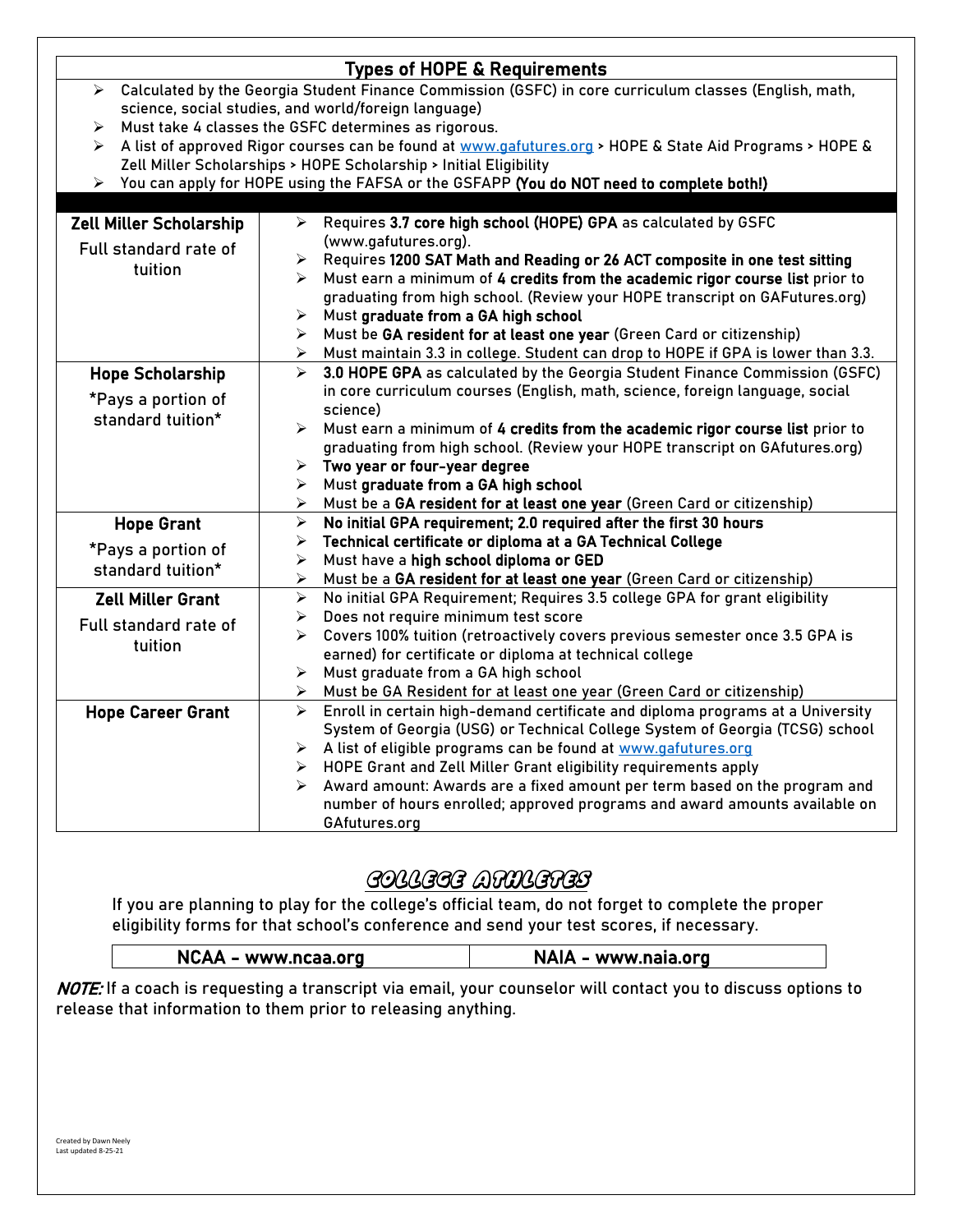# Naviance

# STUDENT NAVIANCE LOGIN INFO

#### DO NOT GOOGLE NAVIANCE! It will prevent you from accessing the secure site.

#### LOGIN OPTIONS (STUDENTS):

#### Option 1: Go to <https://student.naviance.com/allatoonahs>

 Option 2: Go to [www.cobbk12.org](http://www.cobbk12.org/) >Find It Fast (top right-hand corner) and choose Naviance Option 3: Go to the Allatoona website at [https://web.cobbk12.org/allatoona.](https://web.cobbk12.org/allatoona) >Find It Fast (top righthand corner) and choose Naviance.

If Given a Choice, Make Sure You Are Choosing to Login Using CLEVER When You Get to the Naviance Login Page.

| LOCATION | <b>USERNAME</b>                | <b>PASSWORD</b>                 |
|----------|--------------------------------|---------------------------------|
| Home     | Office 365 Username            | <b>School Computer Password</b> |
| School   | <b>Automatically Logged In</b> |                                 |

#### PARENT NAVIANCE LOGIN INFO: **(You will use this to complete the Parent Assessment in Naviance to assist your child's counselor with their letter of recommendation.**

- 1. Go to **<https://student.naviance.com/allatoonahs>**
- 2. Use the access code you received via email on August 19<sup>th</sup> from Naviance to create a parent account.
- 3. Contact your child's counselor if you need additional assistance.

\*\*\*\*\*\*\*\*\*\*\*\*\*\*\*\*\*\*\*\*\*\*\*\*\*\*\*\*\*\*\*\*\*\*\*\*\*\*\*\*\*\*\*\*\*\*\*\*\*\*\*\*\*\*\*\*\*\*\*\*\*\*\*\*\*\*\*\*\*\*\*\*\*\*\*\*\*\*\*\*\*\*\*\*\*\*\*\*\*\*\*\*\*\*\*\*\*\*\*\*\*\*\*\*\*\*\*\*\*\*\*\*\*

#### HOW TO REQUEST YOUR TRANSCRIPT (2 STEP PROCESS)

#### It is the Student's Responsibility to Complete Steps 1 & 2, or your Transcript will NOT be Sent.

#### STEP 1: Login to NAVIANCE

- 1. On the main page, under Favorites, choose "Colleges I'm Applying To".
- 2. Click on the pink circle with the plus sign (far right-hand side).
- 3. Choose your college, the app type (deadline you are planning to apply by) and how you will apply (Common App, Direct to College, etc.). The app type is very important. If you don't choose correctly, we can't release your transcript.
	- a. For Common App documents, you MUST link your Common App (Instructional Video on how to do this is on the Counseling Website)
- 4. Then choose Add Application. You will do this for each school you want to send a transcript to.

### STEP 2: Go to the Counseling Office

- 1. Complete a Transcript Request Form
- 2. Pay \$2 per transcript (cash or check ONLY)

#### \*\*\*\*\*\*\*\*\*\*\*\*\*\*\*\*\*\*\*\*\*\*\*\*\*\*\*\*\*\*\*\*\*\*\*\*\*\*\*\*\*\*\*\*\*\*\*\*\*\*\*\*\*\*\*\*\*\*\*\*\*\*\*\*\*\*\*\*\*\*\*\*\*\*\*\*\*\*\*\*\*\*\*\*\*\*\*\*\*\*\*\*\*\*\*\*\*\*\*\*\*\*\*\*\*\*\*\*\*\*\*\*\*

#### MATCHING YOUR COMMON APPLICATION IN NAVIANCE -- ONLY if you are applying using Common App

#### Do Not Request Letters of Rec Through the Common App!

- 1. Log into NAVIANCE (It won't work if you GOOGLE Naviance!)
- 2. On the main page, under Favorites, choose Colleges I'm Applying To.
- 3. Click on the Match button at the top of the page.
- 4. Enter the same email address you used for your Common Application.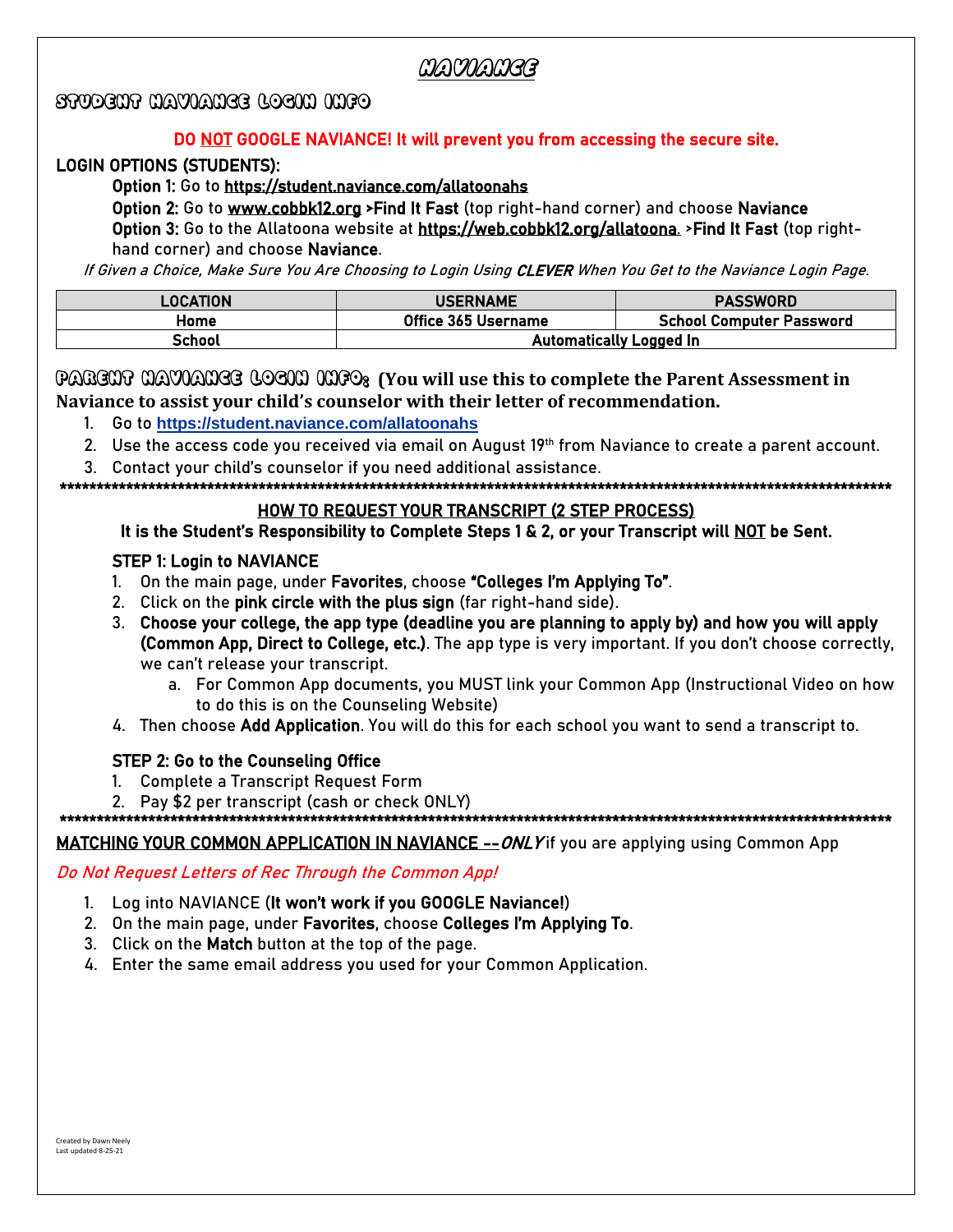# WAIVING FERPA (FEDERAL [EDUCATIONAL RIGHTS AND PRIVACY ACT\)](https://www2.ed.gov/policy/gen/guid/fpco/ferpa/index.html) RIGHTS

What is FERPA? FERPA regulates the privacy of student education records, which could include your application to the college where you enroll. FERPA also gives you the right to review confidential letters of recommendation provided as part of that application after you enroll.

# Should you waive your rights on your college application?

- $\triangleright$  Waiving your right lets colleges know that you do not intend to read your recommendations, which helps reassure colleges that the letters are candid and truthful.
- $\triangleright$  Some recommenders may decline to write a letter for you if you do not waive your rights. Check with your counselor or teachers to see if any of them follow such a policy.

# LETTERS OF RECOMMENDATION

### Teacher Recommendations

### Allow at least 3-4 weeks for teachers/counselors to complete their recommendation portion of your application!

- 1. Make sure you choose a teacher you have/had a good rapport with when they taught you.
- 2. Choose a core academic teacher (English, math, science, social studies and/or foreign language), unless you are applying to a school specifically for Fine Arts and they are requesting a letter from your fine arts teacher.
- 3. Ask the teacher in advance if they are willing to write you a letter of recommendation.
	- $\circ$  Students "invite" their teachers to upload and send letters of recommendation in two steps:
		- $\circ$  Provide teachers with a list of schools to which you are asking the teacher to write.
		- o Add the request digitally under your "Colleges I'm Applying To" tab in Naviance.
- 4. After you have submitted your request in Naviance, follow up with the teacher a day or two later to make sure they received it. It may have gone to their junk mail.

# IMPORTANT: ASSIGN YOUR TEACHERS TO SPECIFIC SCHOOLS in NAVIANCE, NOT "All Applications"

- 1. REQUIRED: Complete the Senior Self-Assessment for Recommendations in Naviance.
	- a. Click on About Me, then About Me Home.
	- b. Scroll down to Surveys and select Senior Self-Assessment for Recommendations.
	- c. Complete each section. This will allow your teacher/counselor to write a personalized letter of recommendation.
- 2. REQUIRED: Ask your parent to complete the Parent Assessment, found in the *Parent Naviance Portal* in the About Me section.

### About Me > Surveys > Surveys Not Started > Senior Parent Survey

If your parent/guardian does not know how to access Naviance, please have them email your assigned counselor and an email with login information will be sent from Naviance.

3. OPTIONAL: Create a resume using the Resume Builder in Naviance. If you already have a resume, you can email it to your counselor.

# HOW TO SUBMIT A COUNSELOR RECOMMENDATION REQUEST

- 1. Complete the required documents above.
- 2. Indicate that your school requires a letter of recommendation/school evaluation on the Transcript Request form in the Counseling Office

# HOW TO SUBMIT A TEACHER RECOMMENDATION REQUEST

- 1. Log into Naviance.
- 2. On the Home page, go to Colleges, then Apply to College and choose Letters of Recommendation.
- 3. Choose Add Request
- 4. Then, click on the drop down and select the teacher you would like to write your letter.
- 5. Next, choose the school that needs the letter. Include a personal note to the teacher.

Created by Dawn Neely Last updated 8-25-21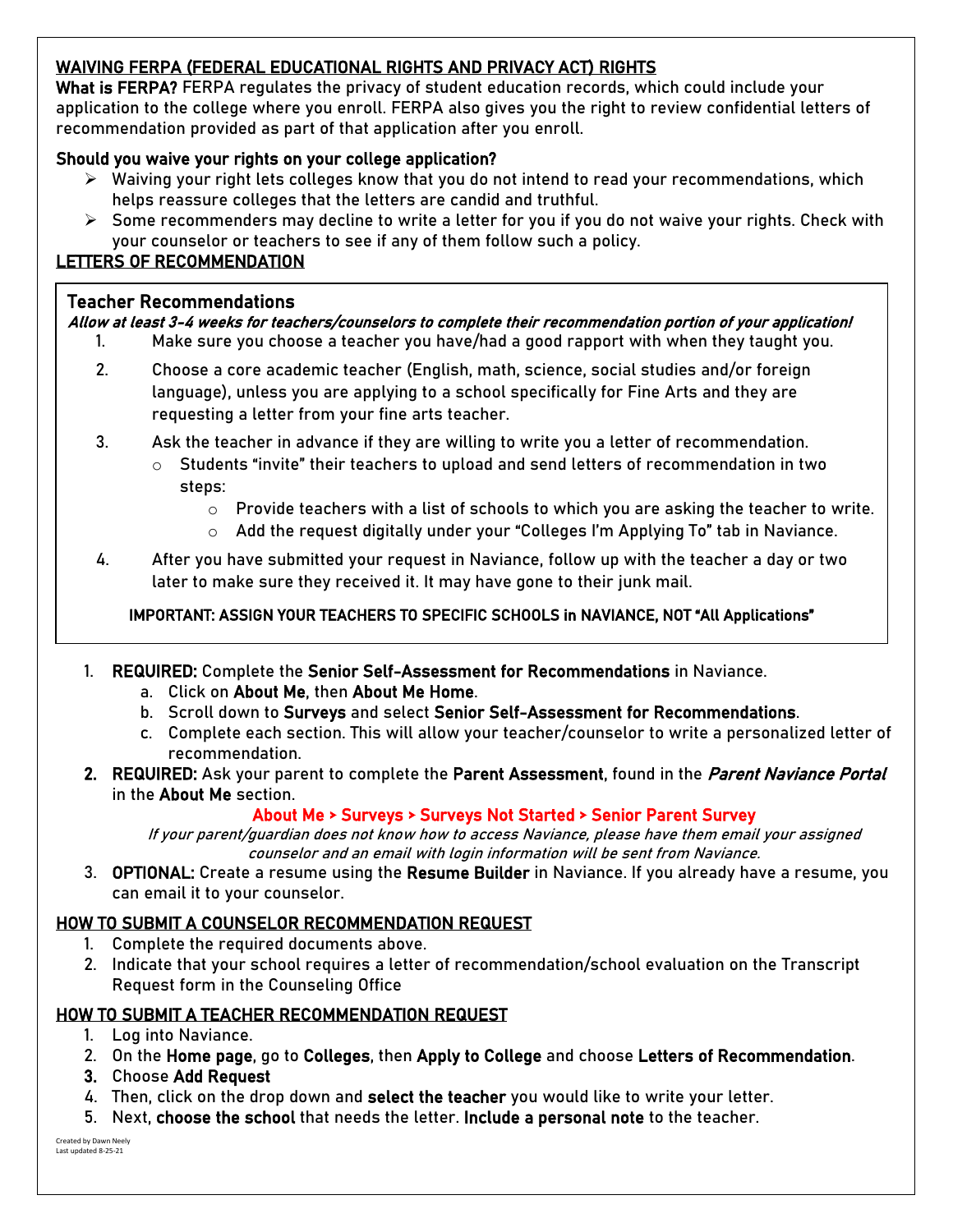# SAT/ACT Test & application Fee Waivers

# $\triangleright$  Fee waivers are available to low-income 11th- and 12th-grade students in the U.S.

**NOTE: We are currently unable to use this to verify because lunch is free for everyone this year. We are waiting for guidance from the county office. In the meantime, you will need to provide documentation using one of the options below to receive your fee waiver. We are sorry for the inconvenience.**

| <b>ACT Fee Waivers</b>                                                                                                                                                                                                                                                                                                                                                                                                                                                                                                                                                                                                                                                                                                                                                                   |
|------------------------------------------------------------------------------------------------------------------------------------------------------------------------------------------------------------------------------------------------------------------------------------------------------------------------------------------------------------------------------------------------------------------------------------------------------------------------------------------------------------------------------------------------------------------------------------------------------------------------------------------------------------------------------------------------------------------------------------------------------------------------------------------|
| 4 Free ACTs with or without the optional writing                                                                                                                                                                                                                                                                                                                                                                                                                                                                                                                                                                                                                                                                                                                                         |
| Free access to The Official ACT online course                                                                                                                                                                                                                                                                                                                                                                                                                                                                                                                                                                                                                                                                                                                                            |
| Free score reports to up to 6 colleges                                                                                                                                                                                                                                                                                                                                                                                                                                                                                                                                                                                                                                                                                                                                                   |
|                                                                                                                                                                                                                                                                                                                                                                                                                                                                                                                                                                                                                                                                                                                                                                                          |
|                                                                                                                                                                                                                                                                                                                                                                                                                                                                                                                                                                                                                                                                                                                                                                                          |
| College application fee waivers (see your counselor)                                                                                                                                                                                                                                                                                                                                                                                                                                                                                                                                                                                                                                                                                                                                     |
| Eligibility:                                                                                                                                                                                                                                                                                                                                                                                                                                                                                                                                                                                                                                                                                                                                                                             |
| Meet one or more of the indicators of economic need<br>listed below:                                                                                                                                                                                                                                                                                                                                                                                                                                                                                                                                                                                                                                                                                                                     |
| $\triangleright$ Enrolled in a federal free or reduced-price<br>lunch program at school, based on US<br>Department of Agriculture (USDA) income<br>levels. (See NOTE)<br>Enrolled in a program for the economically<br>disadvantaged (for example, a federally<br>funded program such as GEAR UP or Upward<br>Bound). Note: If the student participates in a<br>program, but is not economically<br>disadvantaged, they are not eligible for a fee<br>waiver.<br>$\triangleright$ Resides in a foster home, is a ward of the<br>state, or is homeless.<br>Family receives low-income public assistance<br>➤<br>or lives in federally subsidized public housing.<br>Family's total annual income is at or below<br>$\blacktriangleright$<br>USDA levels for free or reduced-price lunches |
|                                                                                                                                                                                                                                                                                                                                                                                                                                                                                                                                                                                                                                                                                                                                                                                          |

# Application Process REview

- $\Box$  Select the colleges you're applying to
- $\Box$  Determine application type: Common App, Direct to Institution
- $\Box$  Submit your college applications your "package" (may include essays and/or a resume)
- $\Box$  Send your test scores via College Board(SAT)/ACT
- $\Box$  Request recommendations (if needed—See steps to request a letter of rec in this packet)
- $\Box$  Use Naviance to request recommendations and transcripts our "delivery" system.

### In Naviance:

- o Add colleges
- o Match your Common App (if using the Common App system)
- o Invite teacher recommenders (if recommendations are needed)
- $\circ$  Complete Senior Survey and Parent Survey (if recommendations or school report are needed)
- o Request initial transcripts through the Counseling Office
- $\Box$  Track your "package" to make sure your school receives all required documents.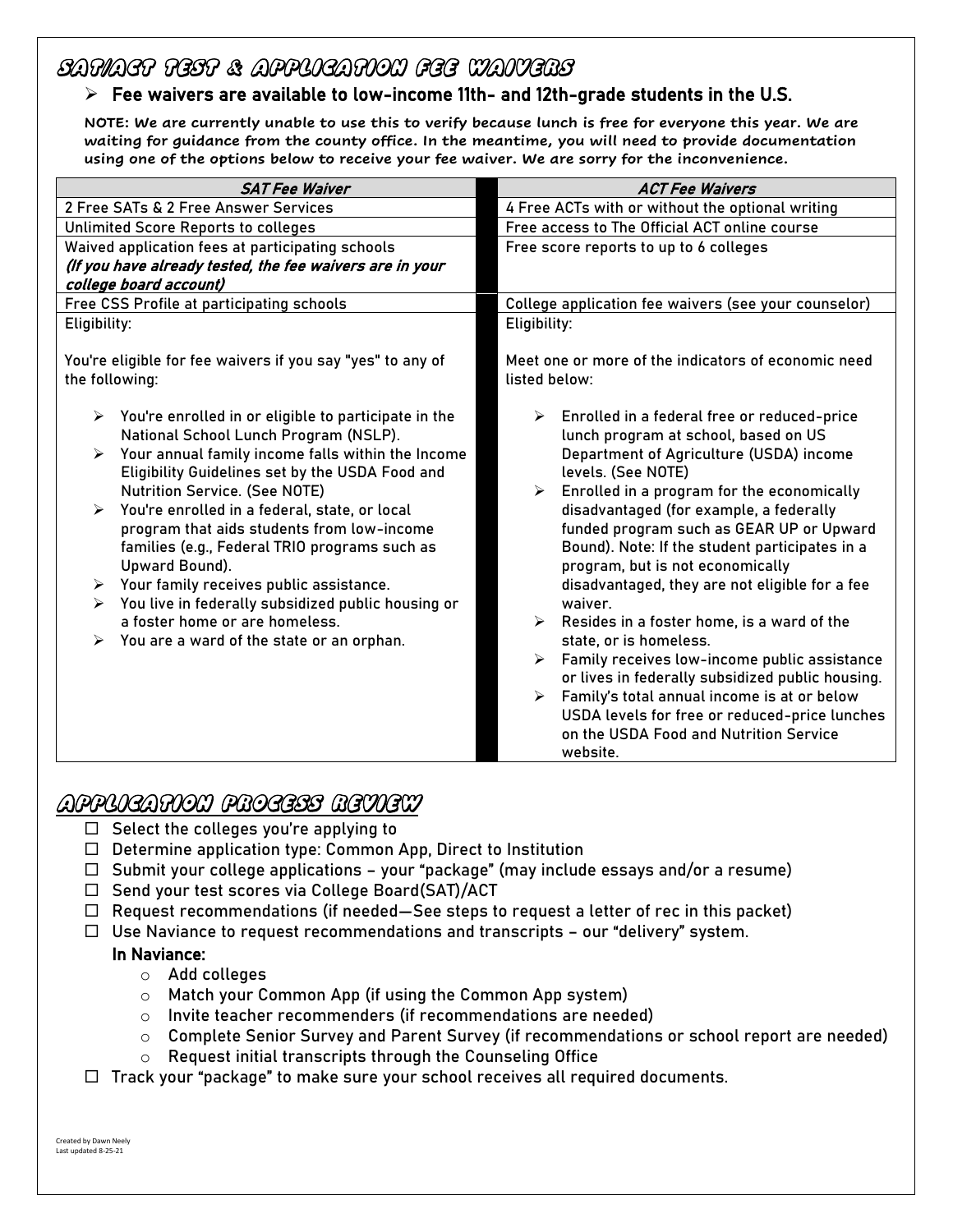# helpful Resources-quick links

Information in this packet was obtained from these sites.

| <b>ACT</b>                                             | http://www.actstudent.org/                                                                                                                                                                    |
|--------------------------------------------------------|-----------------------------------------------------------------------------------------------------------------------------------------------------------------------------------------------|
| <b>ACCUPLACER</b>                                      | https://accuplacer.collegeboard.org/student/practice                                                                                                                                          |
| <b>ASVAB</b>                                           | https://www.officialasvab.com/                                                                                                                                                                |
| <b>ACADEMIC COMMON MARKET</b>                          | https://www.sreb.org/academic-common-market                                                                                                                                                   |
| <b>BIG FUTURES</b>                                     | https://bigfuture.collegeboard.org/                                                                                                                                                           |
| <b>COLLEGE DATA</b>                                    | http://collegedata.com/                                                                                                                                                                       |
| <b>COLLEGE ESSAYS</b>                                  | https://www.collegeessayguy.com/<br>https://blog.collegeboard.org/how-write-college-application-essay<br>https://www.commonapp.org/blog/their-stories-their-way-approaching-<br>college-essay |
| <b>FAFSA</b>                                           | https://studentaid.ed.gov/sa/fafsa                                                                                                                                                            |
| <b>GA FUTURES</b>                                      | www.GAFUTURES.ORG<br>Create username/password-must enter your social security number, date of<br>birth, address & enter Allatoona High School as your school to view your HOPE<br>GPA         |
| <b>GAP YEAR Association</b>                            | https://www.gapyearassociation.org/                                                                                                                                                           |
| <b>HIGH DEMAND CAREER</b><br><b>INITIATIVES (HDCI)</b> | https://tcsq.edu/workforce/high-demand-career-initiative/                                                                                                                                     |
| <b>NAIA</b>                                            | www.naia.org                                                                                                                                                                                  |
| <b>NAVIANCE</b>                                        | https://student.naviance.com/allatoonahs                                                                                                                                                      |
| <b>NCAA</b>                                            | https://web3.ncaa.org/ecwr3/                                                                                                                                                                  |
| <b>SAT</b>                                             | https://www.collegeboard.org/                                                                                                                                                                 |
| <b>TECHNICAL COLLEGE SYSTEM</b><br>OF GA               | https://tcsg.edu/                                                                                                                                                                             |
| <b>UNIVERSITY SYSTEM OF GA</b>                         | https://www.usg.edu/                                                                                                                                                                          |
| <b>VIRTUAL CAMPUS TOURS</b>                            | http://www.ecampustours.com/<br>https://www.campusreel.org/<br>https://www.youvisit.com/collegesearch/<br>https://campustours.com/                                                            |